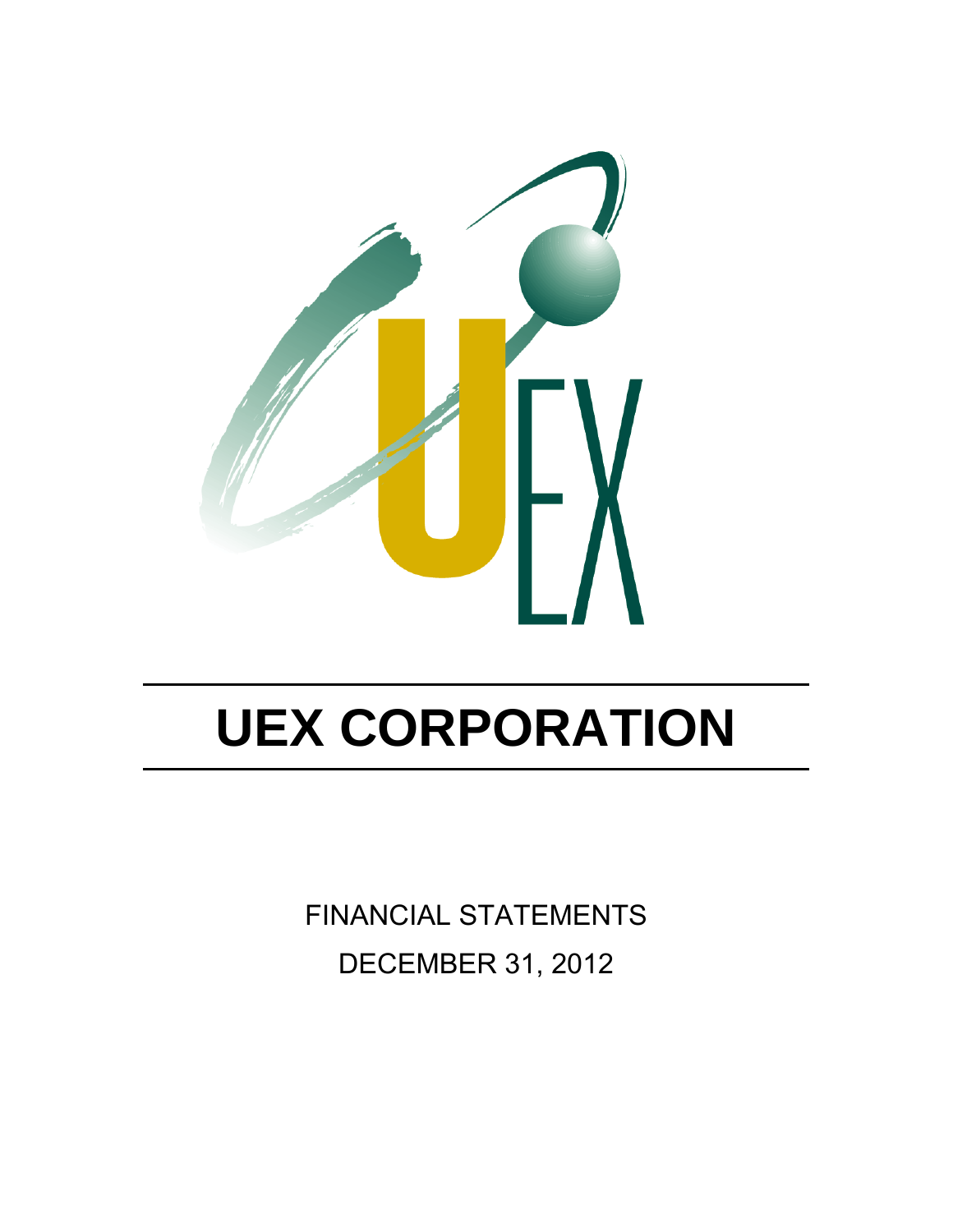

KPMG LLP Chartered Accountants PO Box 10426 777 Dunsmuir Street Vancouver BC V7Y 1K3 Canada

Telephone (604) 691-3000 Fax (604) 691-3031 Internet www.kpmg.ca

### **INDEPENDENT AUDITORS' REPORT**

To the Shareholders of UEX Corporation

We have audited the accompanying financial statements of UEX Corporation, which comprise the balance sheets as at December 31, 2012 and 2011, the statements of comprehensive loss, changes in equity and cash flows for the years ended December 31, 2012 and 2011, and notes, comprising a summary of significant accounting policies and other explanatory information.

### *Management's Responsibility for the Financial Statements*

Management is responsible for the preparation and fair presentation of these financial statements in accordance with International Financial Reporting Standards, and for such internal control as management determines is necessary to enable the preparation of financial statements that are free from material misstatement, whether due to fraud or error.

### *Auditors' Responsibility*

Our responsibility is to express an opinion on these financial statements based on our audits. We conducted our audits in accordance with Canadian generally accepted auditing standards. Those standards require that we comply with ethical requirements and plan and perform the audit to obtain reasonable assurance about whether the financial statements are free from material misstatement.

An audit involves performing procedures to obtain audit evidence about the amounts and disclosures in the financial statements. The procedures selected depend on our judgment, including the assessment of the risks of material misstatement of the financial statements, whether due to fraud or error. In making those risk assessments, we consider internal control relevant to the entity's preparation and fair presentation of the financial statements in order to design audit procedures that are appropriate in the circumstances, but not for the purpose of expressing an opinion on the effectiveness of the entity's internal control. An audit also includes evaluating the appropriateness of accounting policies used and the reasonableness of accounting estimates made by management, as well as evaluating the overall presentation of the financial statements.

We believe that the audit evidence we have obtained in our audits is sufficient and appropriate to provide a basis for our audit opinion.

### *Opinion*

In our opinion, the financial statements present fairly, in all material respects, the financial position of UEX Corporation as at December 31, 2012 and 2011, and its financial performance and its cash flows for the years ended December 31, 2012 and 2011 in accordance with International Financial Reporting Standards**.** 

### **KPMG LLP (signed)**

Chartered Accountants

Vancouver, Canada March 19, 2013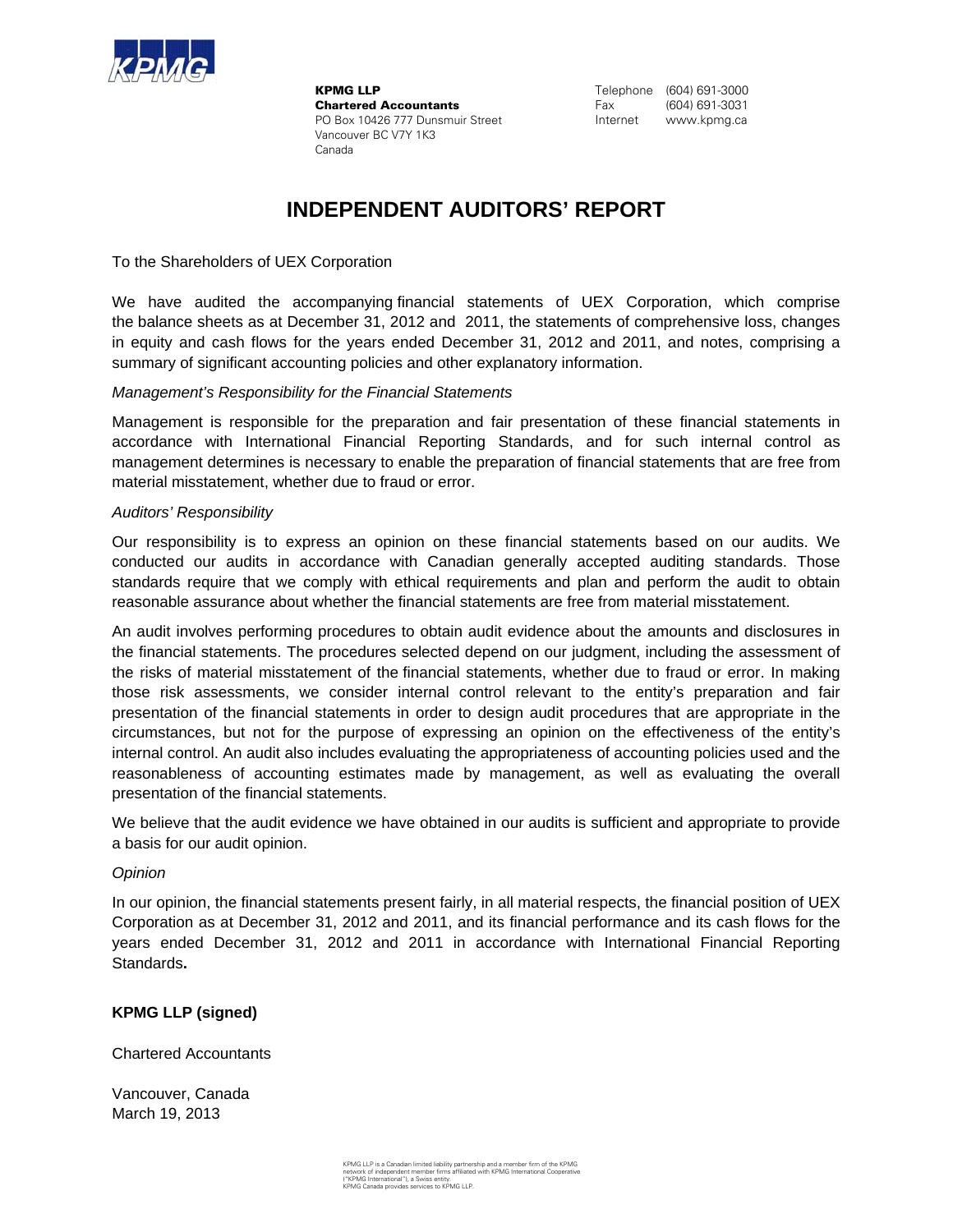Balance Sheets

As at December 31, 2012 and 2011

|                                                                                                        | <b>Notes</b>            | 2012             | 2011            |
|--------------------------------------------------------------------------------------------------------|-------------------------|------------------|-----------------|
| <b>Assets</b>                                                                                          |                         |                  |                 |
| <b>Current assets</b>                                                                                  |                         |                  |                 |
| Cash and cash equivalents                                                                              | 3                       | \$<br>12,580,134 | \$<br>5,266,660 |
| Amounts receivable                                                                                     | 4                       | 171,425          | 133,345         |
| Prepaid expenses                                                                                       | 5                       | 101,357          | 68,835          |
|                                                                                                        |                         | 12,852,916       | 5,468,840       |
| <b>Non-current assets</b>                                                                              |                         |                  |                 |
| Equipment                                                                                              | 6                       | 171,566          | 100,188         |
| Mineral properties                                                                                     | 7                       | 159,436,189      | 155, 111, 126   |
|                                                                                                        |                         |                  |                 |
| <b>Total assets</b>                                                                                    |                         | \$172,460,671    | \$160,680,154   |
| <b>Current liabilities</b><br>Accounts payable and other liabilities<br><b>Non-current liabilities</b> | 8                       | \$<br>510,899    | \$<br>464,401   |
| Deferred tax liability                                                                                 | 9                       | 12,966,524       | 13,186,514      |
| <b>Total liabilities</b>                                                                               |                         | 13,477,423       | 13,650,915      |
| Shareholders' equity                                                                                   |                         |                  |                 |
| Share capital                                                                                          | 10                      | 172,345,291      | 157,826,395     |
| Share-based payments reserve                                                                           | 10(c)                   | 5,088,191        | 8,008,322       |
| Deficit                                                                                                |                         | (18, 450, 234)   | (18, 805, 478)  |
|                                                                                                        |                         | 158,983,248      | 147,029,239     |
| Total liabilities and shareholders' equity                                                             |                         | \$172,460,671    | \$160,680,154   |
| Nature and continuance of operations                                                                   | 1                       |                  |                 |
| Commitments                                                                                            | 7(iv), 7(vi), 10(d), 11 |                  |                 |
| Subsequent events                                                                                      | 7(v), 7(vi), 18         |                  |                 |
|                                                                                                        |                         |                  |                 |

See accompanying notes to the financial statements.

Approved on behalf of the Board and authorized for issue on March 19, 2013.

*Director* **Director Director Director Director Director Director Director Director** 

 *"signed" "signed"* 

**Graham C. Thody Emmet A. McGrath**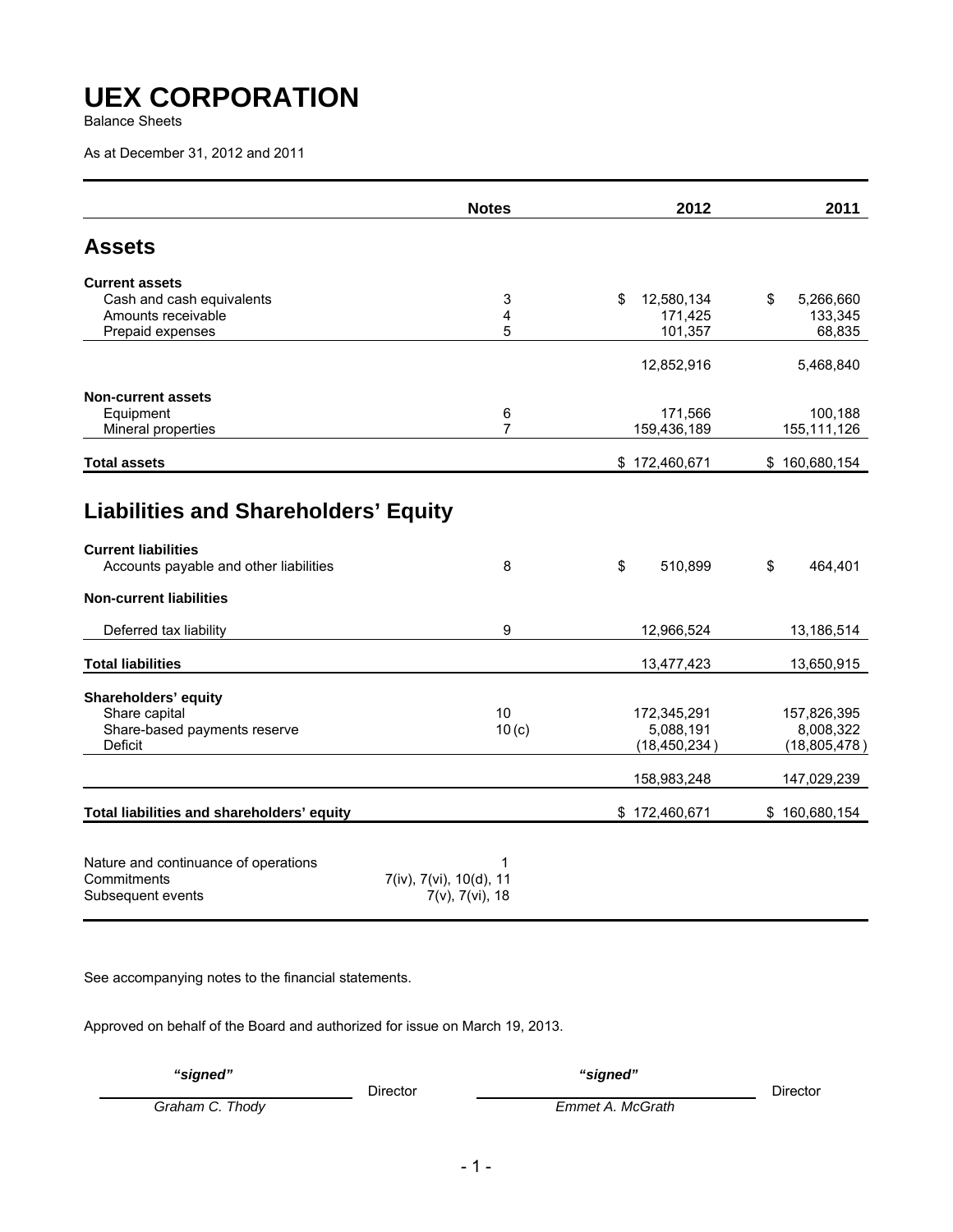Statements of Operations and Comprehensive Loss

Years ended December 31, 2012 and 2011

|                                                                    | <b>Notes</b>    | 2012            | 2011           |
|--------------------------------------------------------------------|-----------------|-----------------|----------------|
| <b>Revenue</b>                                                     |                 |                 |                |
| Interest income                                                    |                 | \$<br>221,465   | \$<br>108,911  |
|                                                                    |                 |                 |                |
|                                                                    |                 | 221,465         | 108,911        |
| <b>Expenses</b>                                                    |                 |                 |                |
| Bank charges and interest                                          |                 | 4,270           | 3,521          |
| Depreciation                                                       |                 | 14,775          | 11,548         |
| Filing fees and stock exchange                                     |                 | 124,474         | 150,304        |
| Legal and audit                                                    |                 | 221,973         | 189,064        |
| Loss on disposal of equipment                                      |                 |                 | 10,893         |
| Maintenance                                                        |                 | 17,078          |                |
| Office expenses                                                    | 15              | 214,791         | 274,070        |
| Rent                                                               |                 | 111,145         | 113,734        |
| Salaries, termination and placement fees                           |                 | 809,748         | 736,822        |
| Share-based compensation                                           | 10(c)           | 953,532         | 1,344,038      |
| Travel and promotion                                               |                 | 165,782         | 119,776        |
| Write-down of mineral properties                                   | 7 (iii), 7 (iv) | 1,609,741       | 1,883,767      |
|                                                                    |                 | 4,247,309       | 4,837,537      |
|                                                                    |                 |                 |                |
| Loss before income taxes                                           |                 | (4,025,844)     | (4,728,626)    |
| Deferred income tax recovery (expense)                             | 9               | 114,593         | (676, 591)     |
| Net loss and comprehensive loss for the year                       |                 | $$$ (3,911,251) | \$ (5,405,217) |
|                                                                    |                 |                 |                |
| Basic and diluted loss per share                                   |                 | \$<br>(0.018)   | \$<br>(0.027)  |
|                                                                    |                 |                 |                |
| Basic and diluted weighted-average number of shares<br>outstanding |                 | 217,853,362     | 203,057,364    |

See accompanying notes to the financial statements.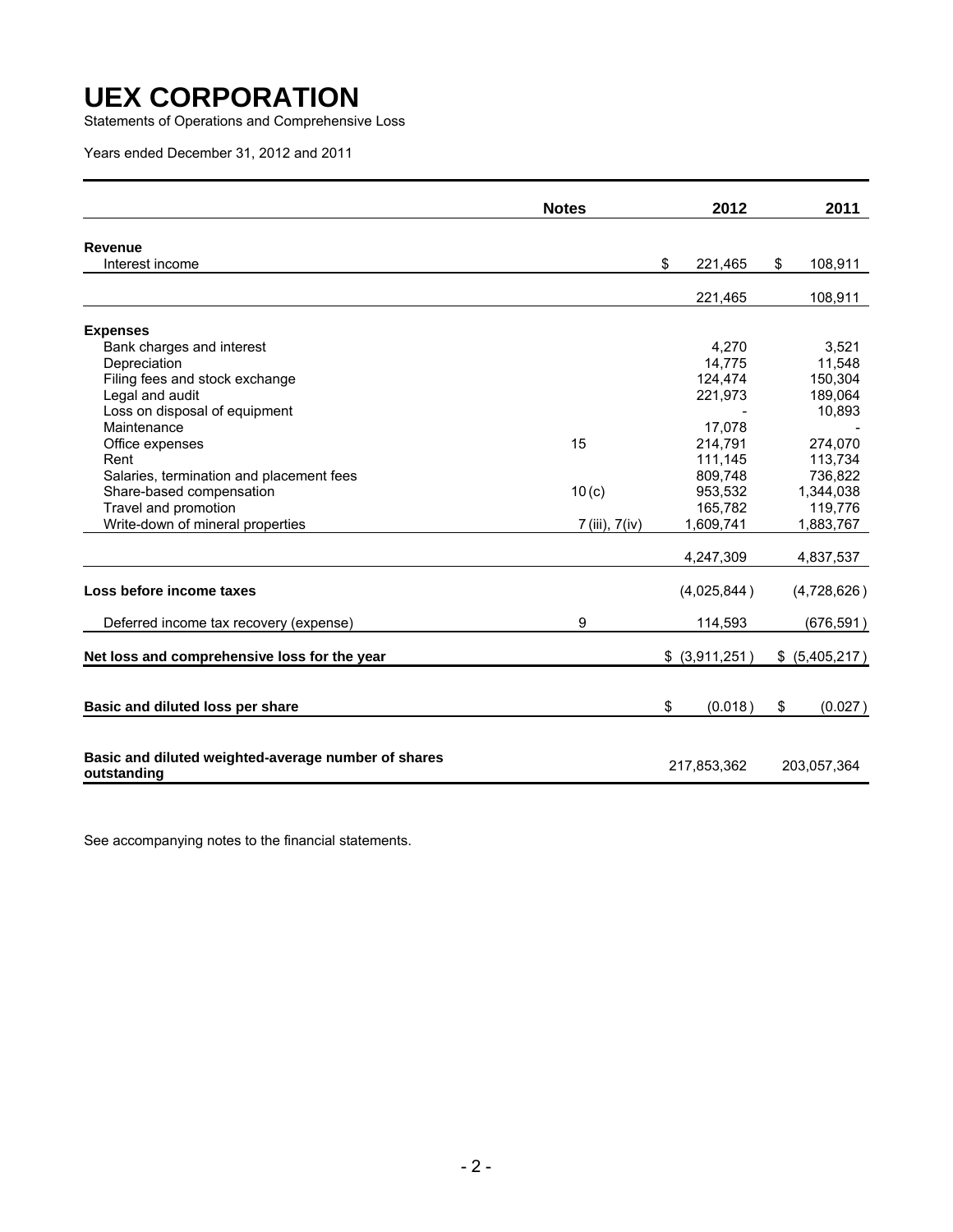Statements of Changes in Equity

Years ended December 31, 2012 and 2011

|                                                                                | <b>Number of</b><br>common<br>shares | <b>Share</b><br>capital | Share-based<br>payments<br>reserve | <b>Deficit</b>       | <b>Total</b>  |
|--------------------------------------------------------------------------------|--------------------------------------|-------------------------|------------------------------------|----------------------|---------------|
| Balance, December 31, 2010                                                     | 202,862,652                          | \$157,477,185           | 7,641,422<br>\$                    | (14, 758, 017)<br>\$ | \$150,360,590 |
| Net loss for the year                                                          |                                      |                         |                                    | (5,405,217)          | (5,405,217)   |
| Share purchase options<br>exercised                                            | 205,000                              | 192,350                 |                                    |                      | 192,350       |
| Transfer to share capital on<br>exercise of share purchase<br>options          |                                      | 156,860                 | (156, 860)                         |                      |               |
| Share-based payment<br>transactions                                            |                                      |                         | 1,881,516                          |                      | 1,881,516     |
| Transfer to deficit on expiry and<br>cancellation of share purchase<br>options |                                      |                         | (1,357,756)                        | 1,357,756            |               |
| Balance, December 31, 2011                                                     | 203,067,652                          | 157,826,395             | 8,008,322                          | (18, 805, 478)       | 147,029,239   |
| Net loss for the year                                                          |                                      |                         |                                    | (3,911,251)          | (3,911,251)   |
| Issued pursuant to private<br>placements                                       | 18,421,027                           | 15,166,176              |                                    |                      | 15,166,176    |
| Share issuance costs                                                           |                                      | (752, 677)              |                                    |                      | (752, 677)    |
| Value attributed to flow-through<br>premium on issuance                        |                                      | (97, 826)               |                                    |                      | (97, 826)     |
| Deferred income taxes on share<br>issuance costs                               |                                      | 203,223                 |                                    |                      | 203,223       |
| Share-based payment<br>transactions                                            |                                      |                         | 1,346,364                          |                      | 1,346,364     |
| Transfer to deficit on expiry and<br>cancellation of share purchase<br>options |                                      |                         | (4,266,495)                        | 4,266,495            |               |
| Balance, December 31, 2012                                                     | 221,488,679                          | \$172,345,291           | \$<br>5,088,191                    | (18, 450, 234)<br>\$ | \$158,983,248 |

See accompanying notes to the financial statements.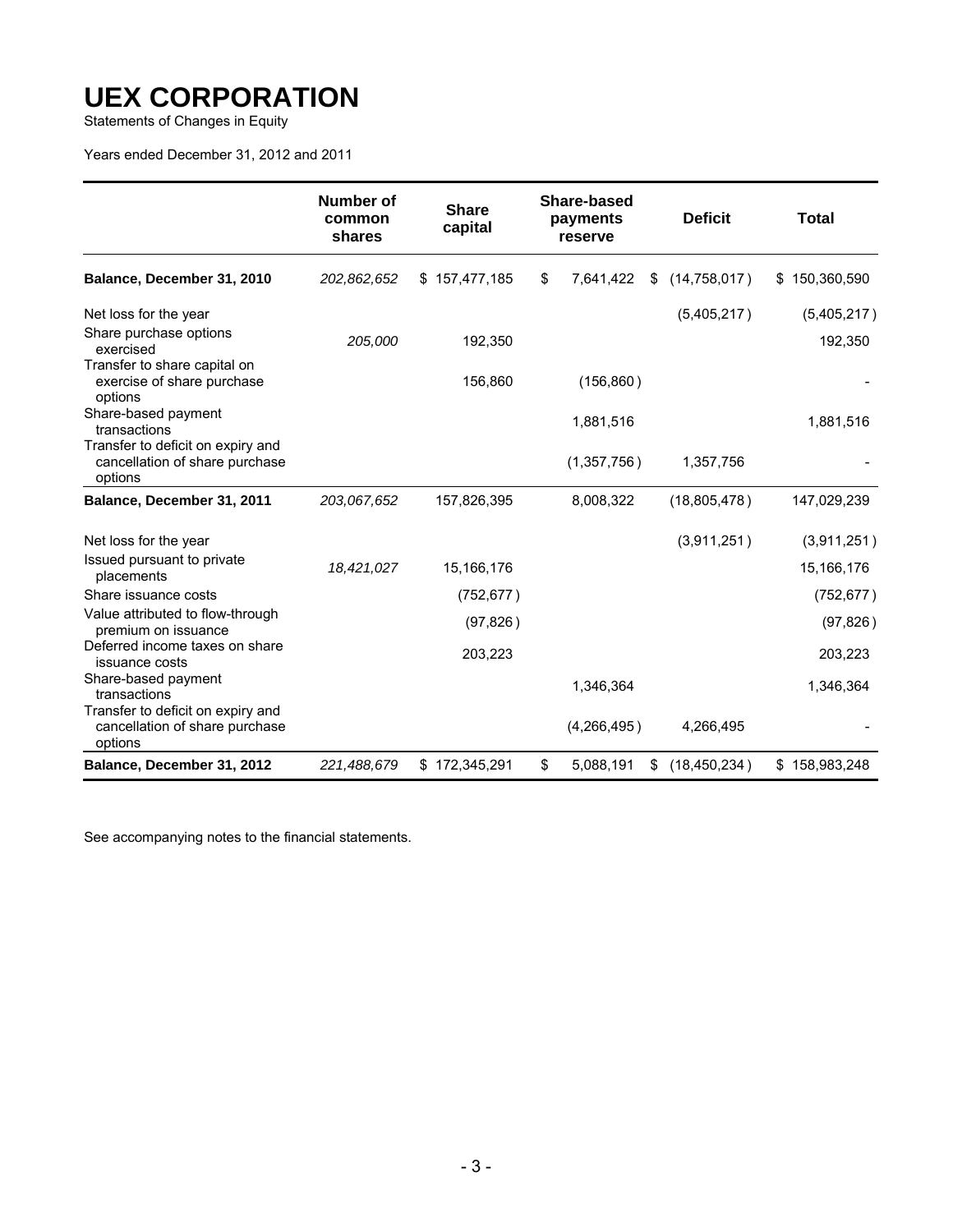Statements of Cash Flows

Years ended December 31, 2012 and 2011

|                                                                                                                                                                                                                                  | 2012                                                       |    | 2011                                                                             |
|----------------------------------------------------------------------------------------------------------------------------------------------------------------------------------------------------------------------------------|------------------------------------------------------------|----|----------------------------------------------------------------------------------|
| Cash provided by (used for):                                                                                                                                                                                                     |                                                            |    |                                                                                  |
| <b>Operating activities</b><br>Net loss for the year                                                                                                                                                                             | \$ (3,911,251)                                             |    | \$ (5,405,217)                                                                   |
| Adjustments for:<br>Depreciation<br>Deferred income tax expense (recovery)<br>Interest income<br>Loss on disposal of equipment<br>Part XII.6 taxes<br>Share-based compensation<br>Write-down of mineral property                 | 14,775<br>(114, 593)<br>(221, 465)<br>953,532<br>1,609,741 |    | 11,548<br>676,591<br>(108, 911)<br>10,893<br>(32, 398)<br>1,344,038<br>1,883,767 |
| Changes in non-cash operating working capital<br>Amounts receivable<br>Prepaid expenses<br>Accounts payable and other liabilities                                                                                                | 1,502<br>(32, 522)<br>3,076                                |    | 10,608<br>103,493<br>2,082                                                       |
|                                                                                                                                                                                                                                  | (1,697,205)                                                |    | (1,503,506)                                                                      |
| <b>Investing activities</b><br>Interest received<br>Investment in exploration and evaluation assets<br>Purchase of equipment<br>Proceeds on sale of equipment                                                                    | 146,240<br>(5,424,426)<br>(124, 634)                       |    | 125,687<br>(10, 309, 798)<br>(38, 780)<br>1,875                                  |
| <b>Financing activities</b><br>Common shares issued, net of share issuance costs<br>Exercise of share purchase options                                                                                                           | (5,402,820)<br>14,413,499                                  |    | (10, 221, 016)<br>192,350                                                        |
|                                                                                                                                                                                                                                  | 14,413,499                                                 |    | 192,350                                                                          |
| Increase (decrease) in cash and cash equivalents during the year<br>Cash and cash equivalents, beginning of year                                                                                                                 | 7,313,474<br>5,266,660                                     |    | (11, 532, 172)<br>16,798,832                                                     |
| Cash and cash equivalents, end of year                                                                                                                                                                                           | \$12,580,134                                               | S  | 5,266,660                                                                        |
| <b>Supplementary information</b><br>Non-cash transactions<br>Increase in accounts payable and other liabilities relating to mineral property<br>expenditures                                                                     | \$<br>43,422                                               | \$ | 129,101                                                                          |
| Increase in other liabilities due to flow-through premium recognized on March 14,<br>2012 flow-through share placement (no flow-through shares issued in 2011)                                                                   | 97,826                                                     |    |                                                                                  |
| Decrease in other liabilities due to extinguishment of flow-through premium on<br>renouncement (2012 renouncement relates to 2012 flow-through share issuance;<br>2011 renouncement relates to 2010 flow-through share issuance) | (97, 826)                                                  |    | (806, 428)                                                                       |
| Decrease (increase) in amounts receivable relating to mineral property<br>expenditures                                                                                                                                           | 35,643                                                     |    | (51,666)                                                                         |
| Non-cash share-based compensation included in mineral property expenditures                                                                                                                                                      | 392,832                                                    |    | 537,478                                                                          |
| Depreciation included in mineral properties                                                                                                                                                                                      | 38,481                                                     |    | 45,975                                                                           |

See accompanying notes to the financial statements.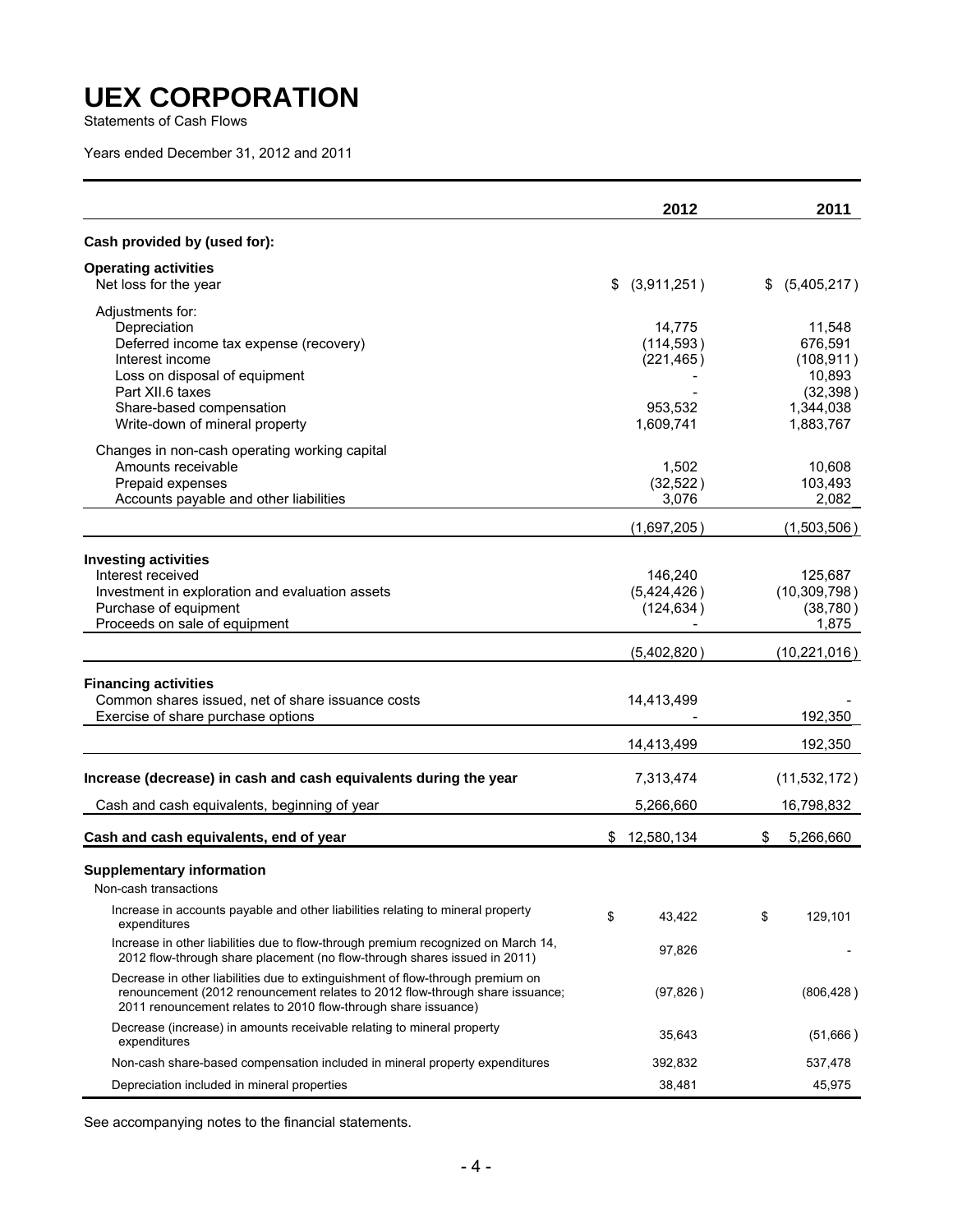Notes to the Financial Statements

For the years ended December 31, 2012 and 2011

#### **1. Nature and continuance of operations**

UEX Corporation (the "Company") was incorporated under the Canada Business Corporations Act on October 2, 2001. The Company entered into an agreement with Pioneer Metals Corporation ("Pioneer") and Cameco Corporation ("Cameco") to establish the Company as a public uranium exploration company. On July 17, 2002, under a plan of arrangement with Pioneer, Pioneer transferred to the Company its uranium exploration properties and all related assets, including the Riou Lake and Black Lake projects. On the same date, Cameco transferred its Hidden Bay uranium exploration property and certain related assets, in exchange for shares of the Company.

 The Company is currently engaged in the exploration and evaluation of its mineral properties located in the province of Saskatchewan. The Company's shares are listed on the Toronto Stock Exchange under the symbol UEX. The head office and principal address is located at 808 Nelson Street, Suite 1007, Vancouver, British Columbia, Canada V6Z 2H2. The Company's registered office is 595 Burrard Street, Suite 2600, Vancouver, British Columbia, Canada V7X 1L3.

The Company is exploring and evaluating its mineral properties and has not yet determined whether its mineral properties contain mineral resources that are economically recoverable. The recoverability of amounts shown for mineral properties is dependent upon the discovery of economically recoverable mineral resources, the ability of the Company to obtain the necessary financing to complete explorations and development and upon future profitable production or proceeds from the disposition of its mineral properties.

As at December 31, 2012, the market capitalization of UEX Corporation was below the carrying value of the Company's net assets which are primarily represented by mineral properties. The Company has reviewed recent arms-length transactions for the acquisition of uranium resources defined by National Instrument 43-101 and has concluded that the carrying value of the Company's net assets is supported.

 The Company has sufficient financial resources for exploration, evaluation and administrative costs for at least twelve months from the end of the reporting period. The Company will require additional financing from time to time and, although it has been successful in the past, there is no assurance that it will be able to obtain adequate financing in the future or that such financing will be available on acceptable terms.

### **2. Significant accounting policies**

(a) Statement of compliance

 These financial statements, including comparative figures have been prepared in accordance with International Financial Reporting Standards ("IFRS"), as issued by the International Accounting Standards Board ("IASB"). The accounting policies set out below have been applied consistently to all periods presented in these financial statements. The financial statements of UEX Corporation were reviewed by the Audit Committee and approved and authorized for issue by the Board of Directors on March 19, 2013.

(b) Functional and presentation currency

These financial statements are presented in Canadian dollars, which is the functional currency of the Company. Transactions in currencies other than the entity's functional currency are recorded at the rate of exchange prevailing on the date of the transaction. Monetary assets and liabilities denominated in foreign currencies at the reporting date are retranslated to the functional currency at the exchange rate at that date.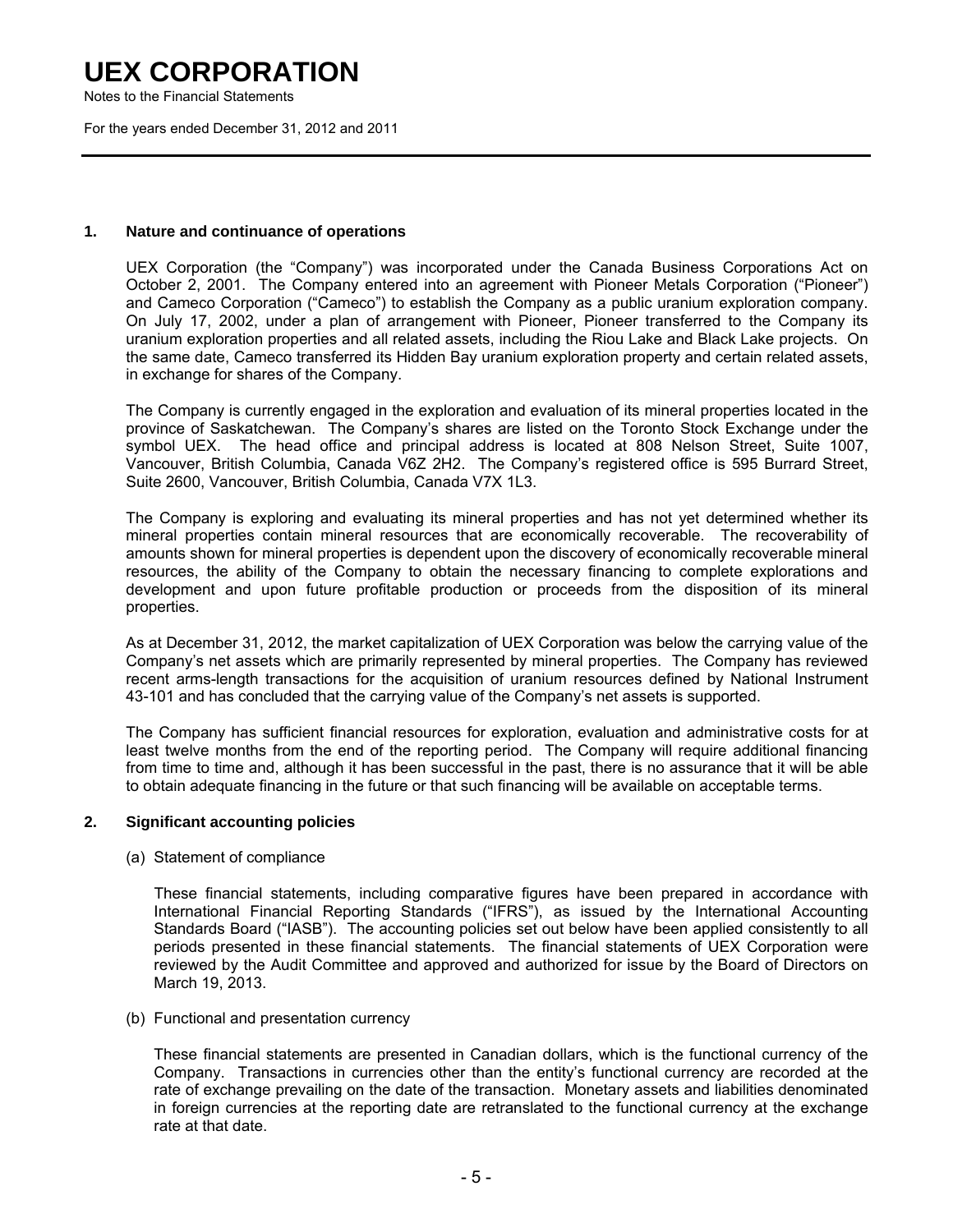Notes to the Financial Statements

For the years ended December 31, 2012 and 2011

### **2. Significant accounting policies (continued)**

(c) Use of estimates and judgments

 The preparation of financial statements requires management to make accounting estimates and assumptions requiring judgment in applying the Company's accounting policies. These estimates and assumptions may affect the reported amounts of assets and liabilities and the disclosure of contingent assets and liabilities at the date of the financial statements and the reported amounts of revenue and expenses during the reporting period. Estimates and underlying assumptions are reviewed on an ongoing basis. Revisions to accounting estimates are recognized in the period in which the estimates are revised and in any future periods affected. Actual amounts may differ from such estimates. Information about judgment and estimates is contained in the notes to the financial statements, with the key areas summarized below.

 Significant areas requiring the use of critical judgments in applying accounting policies that have the most significant effect on the amounts recognized in the financial statements relate to:

- (i) Ongoing review for the support of the carrying value of mineral properties, including: consideration of ongoing and anticipated expenditures on the mineral properties; evaluation of the success of exploration to date and other general factors such as commodity prices and outlook; evaluation of UEX's market capitalization compared to the net assets of the Company (which are primarily mineral properties); and comparison to recent arm's length transactions for similar assets in order to evaluate the appropriateness of the carrying value presented in the financial statements (see Note 1 *Nature and continuance of operations*, Note 2(l) *Mineral properties* and Note 7 *Mineral properties*).
- (ii) Review of asset carrying values and impairment assessments for the Company considering whether circumstances have occurred which have impacted the estimated useful life of the assets such as damage or obsolescence, as well as the timing of impairments and the determination of recoverable amounts (see Note 2(k) *Equipment* and Note 6 *Equipment*).
- (iii) Determination of deferred income tax assets relating to management's assessment of the probability that future taxable profit will be available to utilize deferred tax assets (see Note 9 *Income taxes*).
- (iv) Evaluating company-specific facts and circumstances to determine whether accruals or recognition of liabilities may be required with respect to asset retirement obligations or other circumstances (see Note 2(m) *Provisions*).
- (v) Interpretation of new accounting guidelines and assessing their potential impact on the Company's financial statements requires judgment with respect to company-specific facts and circumstances.

 Significant areas requiring assumptions and estimation that have a significant risk of resulting in a material adjustment within the next financial year relate to:

- (i) Estimates and/or assumptions used in determining the fair value of non-cash share-based compensation, including Black-Scholes inputs such as the expected forfeiture rate and the expected life of share-purchase options (see Note 10(c) *Share-based compensation*).
- (ii) Assumptions used to estimate the useful lives of property, plant and equipment for determining appropriate depreciation rates (see Note 2(k) *Equipment* and Note 6 *Equipment*).
- (iii) Estimates that would be used, should the recording of a rehabilitation provision or asset retirement obligation be required in the financial statements in the future. Estimates would relate to the expected inflation rate, estimated mine life and the discount rates applied (see Note 2(m) *Provisions*).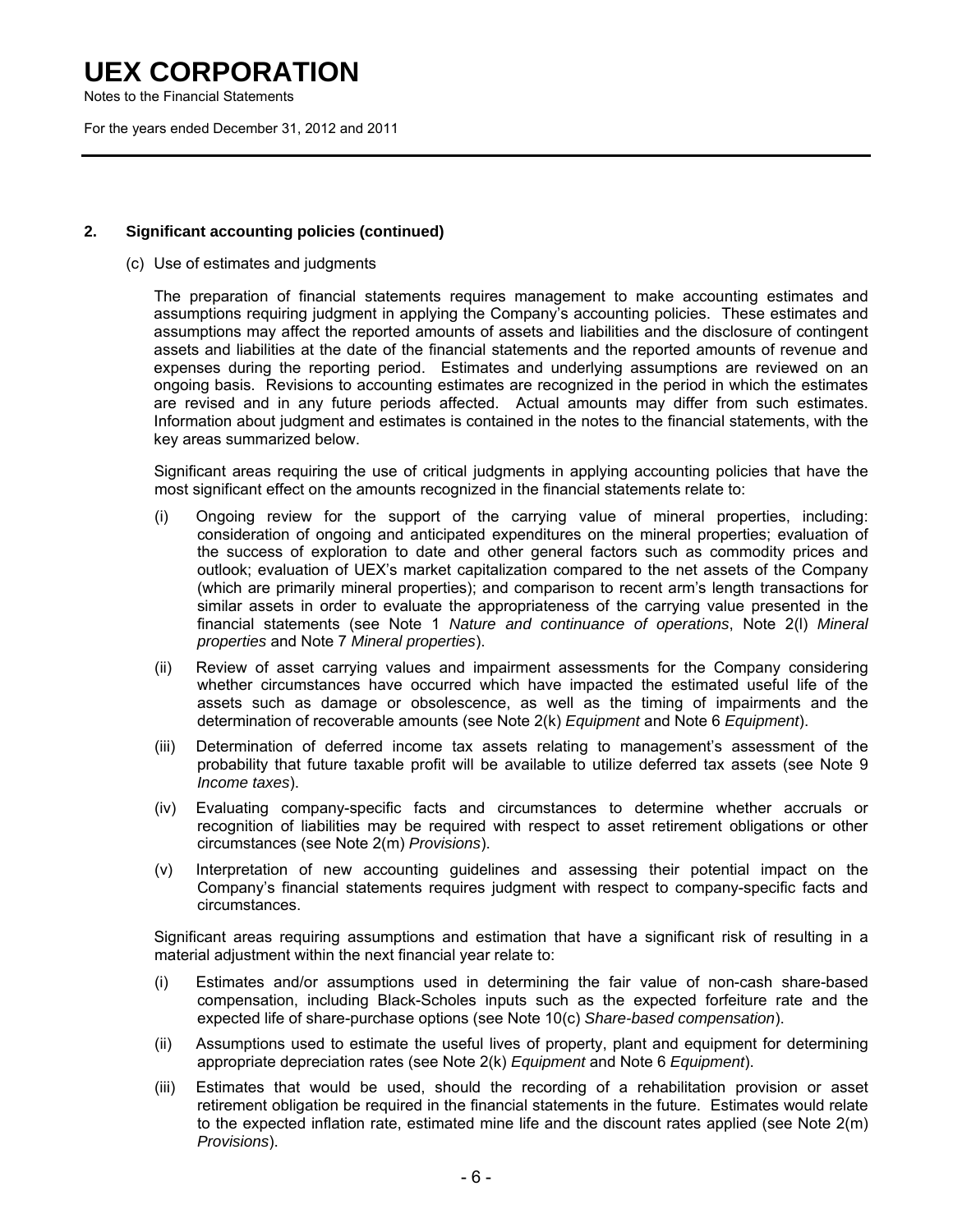Notes to the Financial Statements

For the years ended December 31, 2012 and 2011

### **2. Significant accounting policies (continued)**

#### (d) Comparative figures

Certain comparative amounts in the financial statements have been reclassified to conform to the current year's presentation (see Note 17 *Comparative figures*).

(e) Change in accounting policy

The Company has early adopted IFRS 10 *Consolidated Financial Statements*, IFRS 11 *Joint Arrangements* and IFRS 12 *Disclosure of Interests in Other Entities*, as well as the amendments to IAS 27 *Separate Financial Statements* (as amended in 2011) and IAS 28 *Investments in Associates and Joint Ventures* (as amended in 2011), with a date of initial application of January 1, 2012. The main purpose of early adoption was to allow disclosure of accounting policies for joint arrangements (IFRS 11) in the annual financial statements which would not require amendment in the Company's accounting policies for the March 31, 2013 financial statements. As a result of the decision to early adopt IFRS 11, the following standards were adopted concurrently: IFRS 10; IFRS 12; IAS 27; and IAS 28.

### IFRS 10 *Consolidated Financial Statements*

The adoption of this standard had no impact on the financial statements of the Company as there are no subsidiaries or investments in separate entities.

### IFRS 11 *Joint Arrangements*

Under IFRS 11, the Company classifies its interests in joint arrangements as either joint operations or joint ventures depending on the Company's rights to the assets, and obligations for the liabilities, of the arrangements. When making this determination, the Company considers the structure of the arrangements, the legal form of any separate vehicles, the contractual terms of the arrangements, and other facts and circumstances. Previously, the structure of the arrangement was the sole focus of classification. The adoption of this standard had no impact on the financial statements of the Company because the application of IFRS 11 resulted in the same accounting treatment for the Company's joint operations (previously referred to as jointly controlled assets). The Company does not have any joint arrangements that are classified as joint ventures. Note 2(f) *Joint arrangements* reflects this early adoption.

#### IFRS 12 *Disclosure of Interests in Other Entities*

The adoption of this standard has led to increased disclosure in the financial statements with respect to the Company's joint arrangements and the risks associated with these agreements (see Note 2(f) *Joint arrangements* and Note 7 *Mineral properties*).

#### IAS 27 *Separate Financial Statements*

The adoption of this standard had no impact on the financial statements of the Company as UEX Corporation does not have any investments in subsidiaries, joint ventures or associates for which the Company has made an election, or is required by local regulators, to present separate financial statements.

#### IAS 28 *Investments in Associates and Joint Ventures*

The adoption of this standard had no impact on the financial statements of the Company as UEX Corporation does not have any investments in associates or joint arrangements which would be classified as joint ventures under IFRS 11, each of which would require the application of equity method accounting.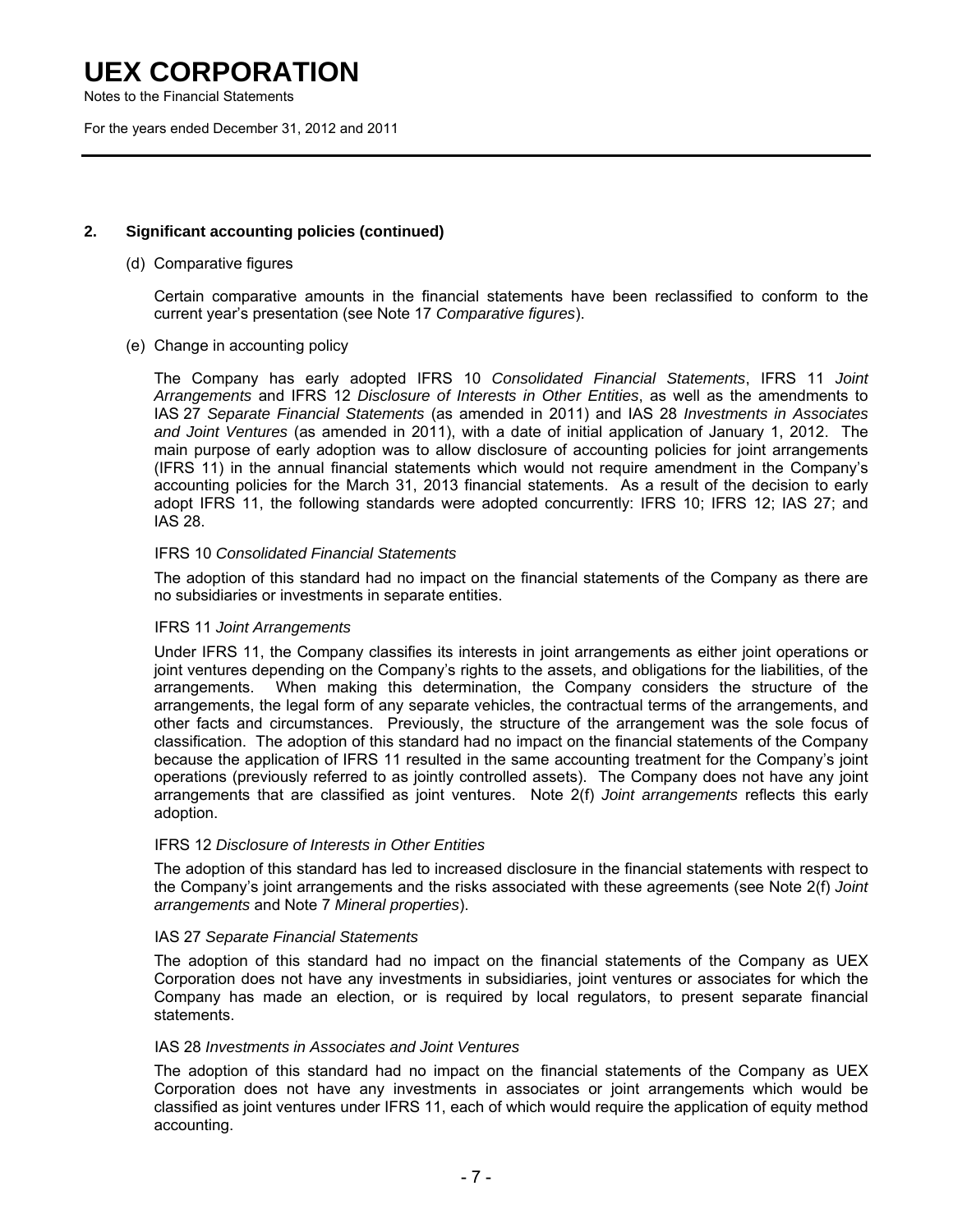Notes to the Financial Statements

For the years ended December 31, 2012 and 2011

### **2. Significant accounting policies (continued)**

#### (f) Joint arrangements

Joint arrangements are arrangements of which the Company has joint control, established by contracts requiring unanimous consent for decisions about the activities that significantly affect the arrangements' returns. They are classified and accounted for as follows:

- (i) *Joint operation* when the Company has rights to the assets, and obligations for the liabilities, relating to an arrangement, it accounts for each of its assets, liabilities and transactions, including its share of those held or incurred jointly, in relation to the joint operation.
- (ii) *Joint venture* when the Company has rights only to the net assets of the arrangement, it accounts for its interest using the equity method.

 The Company has an interest in several joint operations relating to the exploration and evaluation of various properties in the western and northern Athabasca Basin. The financial statements include the Company's proportionate share of the joint operations' assets, liabilities, revenue and expenses with items of a similar nature on a line-by-line basis from the date that the joint arrangement commences until the date that the joint arrangement ceases. These interests are governed by contractual arrangements but have not been organized into separate legal entities or vehicles.

The Company does not have any joint arrangements that are classified as joint ventures.

(g) Cash and cash equivalents

 Cash and cash equivalents consist of cash on hand, deposits in banks and highly liquid investments with an original maturity of three months or less.

#### (h) Financial assets

The Company classifies its financial assets in the following categories:

- (i) Financial assets at fair value through profit or loss ("FVTPL");
- (ii) Held-to-maturity investments;
- (iii) Available-for-sale financial assets; and
- (iv) Loans and receivables.

 The classification depends on the purpose for which the financial assets were acquired. Management determines the classification of financial assets at initial recognition.

### *Financial assets at FVTPL*

 Financial assets are classified as FVTPL when the financial asset is held for trading or is designated as FVTPL. A financial asset is classified as held for trading when it is purchased and incurred with the intention of generating profits in the near term, part of an indentified portfolio of financial instruments that the Company manages and has an actual pattern of short-term profit-taking; or a derivative that is not designated as a hedging instrument.

 Financial assets classified as FVTPL are stated at fair value with any resultant gain or loss recognized in profit or loss. The net gain or loss recognized incorporates any dividend or interest earned on the financial asset.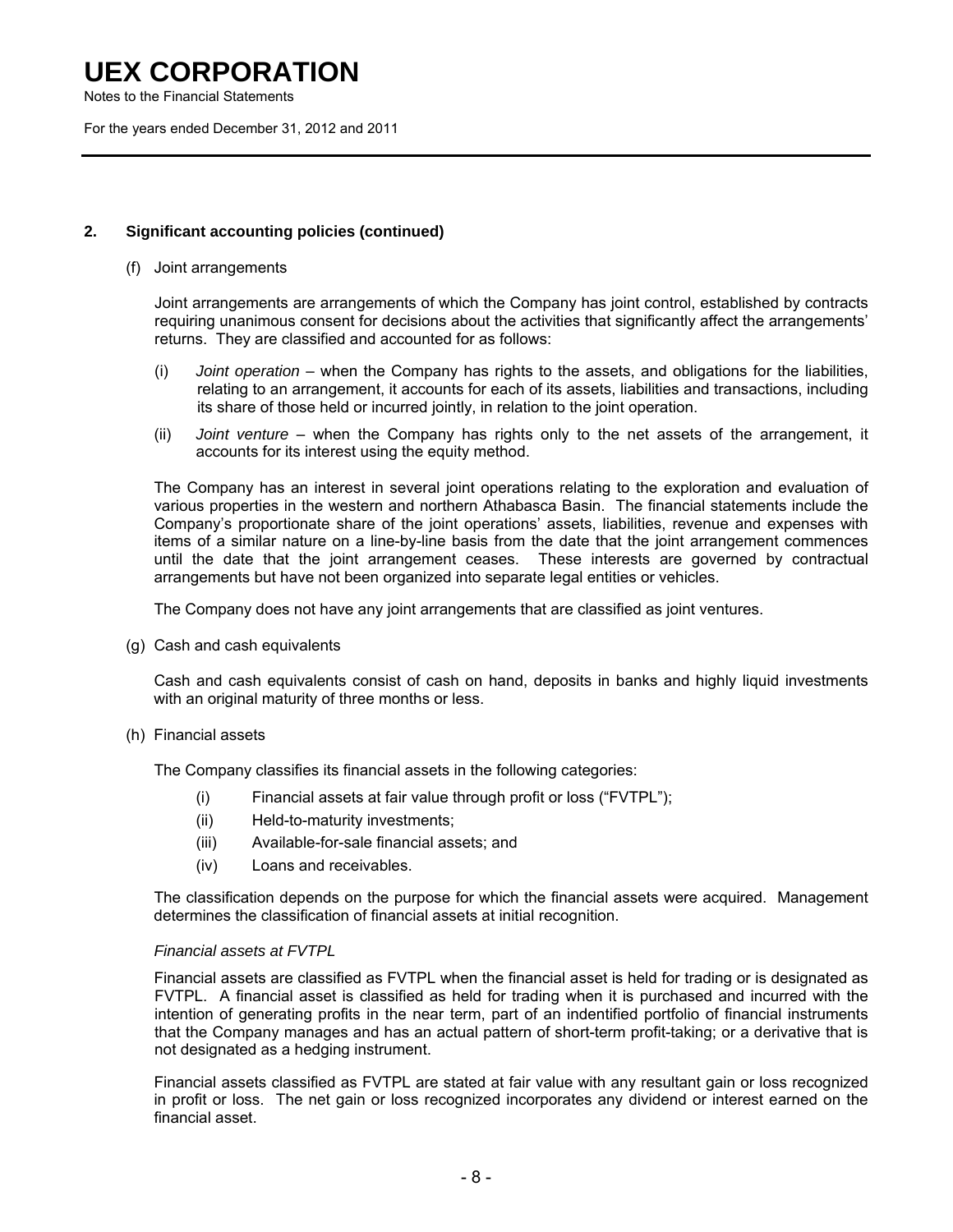Notes to the Financial Statements

For the years ended December 31, 2012 and 2011

### **2. Significant accounting policies (continued)**

#### (h) Financial assets (continued)

### *Held-to-maturity investments*

 Investments are measured at amortized cost using the effective interest rate method. Transaction costs are added and amortized to the statement of operations over the life of the financial instrument on an effective yield basis. The Company does not have any assets classified as held-to-maturity investments.

### *Available-for-sale financial assets ("AFS")*

 Short-term investments are classified as available-for-sale and are carried at fair value (where determinable based on market prices of actively traded securities) with changes in fair value recorded in profit and loss. Management assesses the carrying value of AFS financial assets each period and any impairment charges are recognized in profit or loss. When financial assets classified as availablefor-sale are sold, the accumulated fair value adjustments recognized in other comprehensive income are included in profit and loss. The Company does not have any assets classified as available-for-sale financial assets.

### *Loans and receivables*

 Loans and receivables are financial assets with fixed or determinable payments that are not quoted in an active market. Such assets are classified as current or non-current assets based on their maturity date and are measured at amortized cost using the effective interest rate method. The Company has cash and cash equivalents, as well as trade and other amounts receivable classified as loans and receivables.

### *De-recognition of financial assets*

 A financial asset is de-recognized when the contractual right to the asset's cash flows expires or if the Company transfers the financial asset and substantially all risks and rewards of ownership to another entity.

#### *Impairment of financial assets*

 Financial assets, other than those at FVTPL, are assessed for indicators of impairment at each period end. Financial assets are impaired when there is objective evidence that, as a result of one or more events that occurred after the initial recognition of the financial asset, the estimated future cash flows of the investment have been impacted.

### (i) Financial liabilities

 Financial liabilities are classified as either financial liabilities at fair value through profit or loss ("FVTPL") or financial liabilities at amortized cost. .

#### *Financial liabilities*

Financial liabilities at amortized cost are initially measured at fair value, net of transaction costs incurred and subsequently measured at amortized cost. Any difference between the amounts originally received, net of transaction costs, and the redemption value is recognized in profit or loss over the period to maturity using the effective interest method.

Financial liabilities are classified as current or non-current based on their maturity dates. The Company has classified accounts payable and other liabilities as other financial liabilities.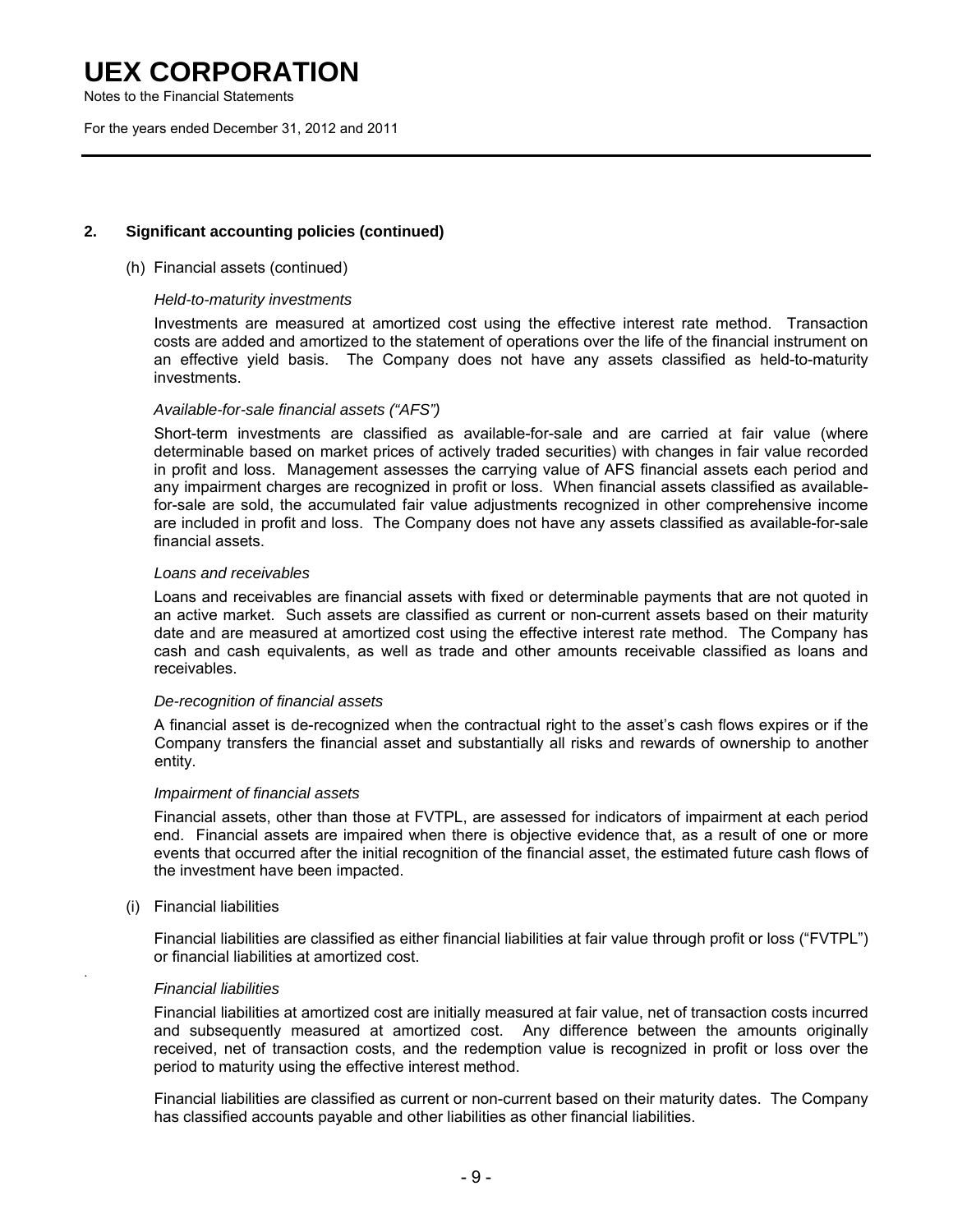Notes to the Financial Statements

For the years ended December 31, 2012 and 2011

### **2. Significant accounting policies (continued)**

(i) Financial liabilities (continued)

### *De-recognition of financial liabilities*

The Company de-recognizes financial liabilities when, and only when, the Company's obligations are discharged, cancelled or they expire.

(j) Impairment of non-financial assets

 Non-financial assets are evaluated at least annually by management for indicators that carrying value is impaired and may not be recoverable. When indicators of impairment are present, the recoverable amount of an asset is evaluated at the level of a cash generating unit ("CGU"), the smallest identifiable group of assets that generates cash inflows that are largely independent of the cash inflows from other assets or groups of assets. The recoverable amount of a CGU is the greater of the CGU's fair value less costs to sell and its value in use. An impairment loss is recognized in profit or loss to the extent the carrying amount exceeds the recoverable amount.

(k) Equipment

Equipment is stated at cost less accumulated depreciation and accumulated impairment losses. Cost comprises the fair value of consideration given to acquire or construct an asset and includes the direct charges associated with bringing the asset to the location and condition necessary for putting it into use, along with the future cost of dismantling and removing the asset.

 When parts of an item of equipment have different useful lives, they are accounted for as separate items (major components) of equipment. The costs of the day-to-day servicing of equipment are recognized in profit or loss as incurred.

### *Depreciation*

 Depreciation is based on the cost of an asset less its residual value. Depreciation is provided on a declining balance basis over the expected useful lives of the assets, using the following rates:

| <b>Asset</b>                 | Rate         |
|------------------------------|--------------|
| <b>Exploration camp</b>      | $5\% - 30\%$ |
| <b>Exploration equipment</b> | 30%          |
| Computer equipment           | 30% - 100%   |
| Furniture and fixtures       | 20%          |

Depreciation methods and useful lives are reviewed at each reporting date and adjusted as required.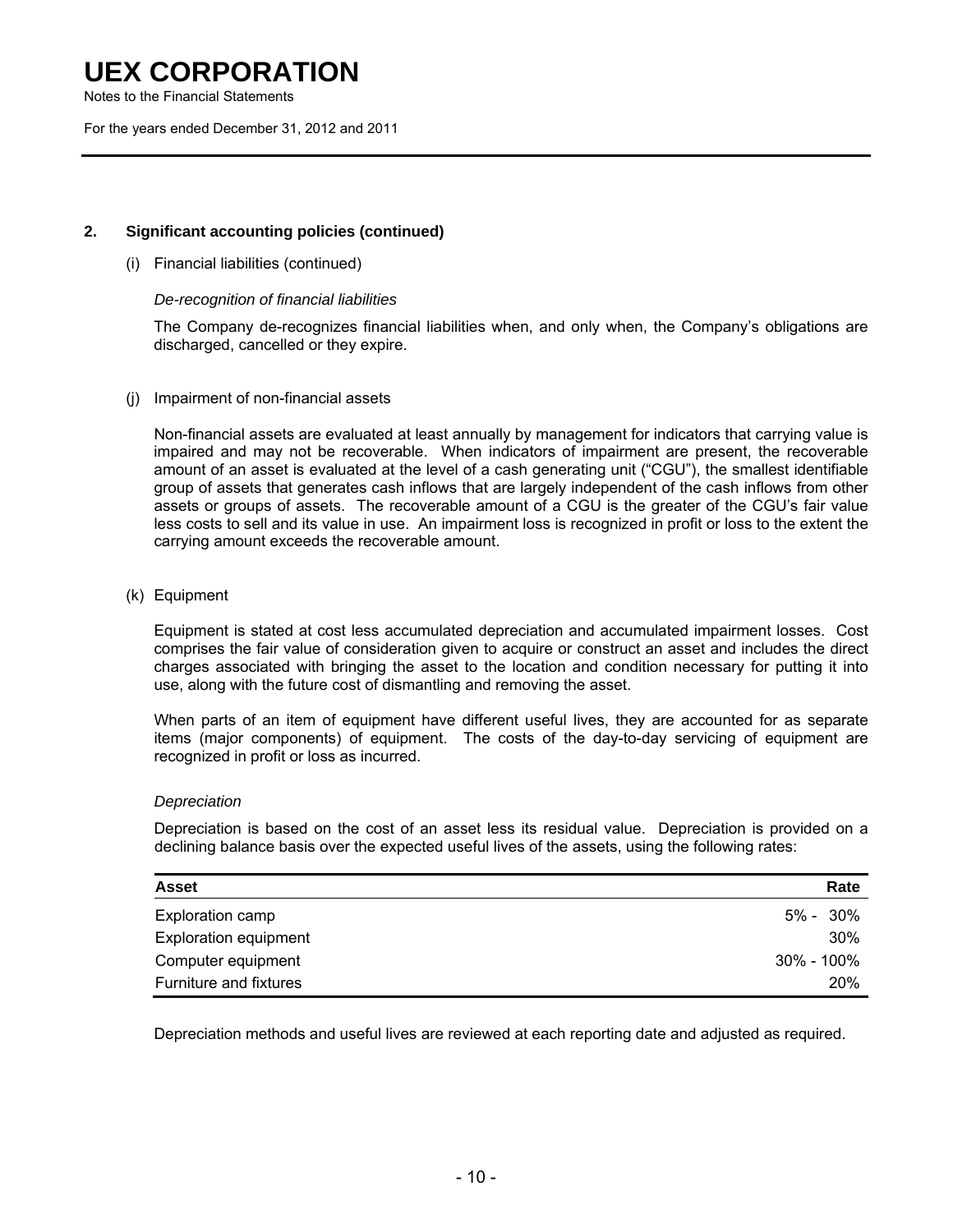Notes to the Financial Statements

For the years ended December 31, 2012 and 2011

### **2. Significant accounting policies (continued)**

### (l) Mineral properties

### *Exploration and evaluation assets*

 All acquisition, exploration and development costs are capitalized until such time as the project to which they relate is put into commercial production, sold, abandoned or the recovery of costs is determined to be unlikely. Upon reaching commercial production, these capitalized costs are amortized over the estimated reserves on a unit-of-production basis. For properties which do not yet have proven reserves, the amounts shown represent costs to date and are not intended to represent present or future values. The underlying value of all properties is dependent on the existence and economic recovery of mineral resources in the future which includes acquiring the necessary permits and approvals. Management has not identified any exploration and evaluation assets to be classified as an intangible asset.

 The recovery of amounts shown for exploration and evaluation assets is dependent upon the discovery of economically recoverable resources, the ability of the Company to obtain financing to complete exploration and development of the properties, and on future profitable production or proceeds of disposition. The Company recognizes in income costs recovered on mineral properties when amounts received or receivable are in excess of the carrying amount. Upon transfer of exploration and evaluation assets into development properties, all subsequent expenditures on the exploration, construction, installation or completion of infrastructure facilities are capitalized within development properties.

All capitalized exploration and evaluation assets are monitored for indications of impairment. Where a potential impairment is indicated, assessments are performed for each area of interest. To the extent that the exploration expenditures are not expected to be recovered, this amount is recorded as a write-down of interest in mineral properties in the statement of operations and comprehensive loss in the period.

### *Development properties*

 When mineral reserves have been determined and the decision to proceed with development has been approved, the expenditures related to development and construction are capitalized as construction-inprogress and classified as a component of property, plant and equipment. Costs associated with the commissioning of new assets incurred in the period before they are operating in the manner intended by management, are capitalized. Development expenditures are net of the proceeds of the sale of metals from ore extracted during the development phase. Interest on borrowings related to the construction and development of assets are capitalized as pre-production stripping costs and classified as a component of property, plant and equipment.

### *Reserve estimates*

 The Company estimates its reserves and mineral resources based on information compiled by Qualified Persons as defined in accordance with Canadian Securities Administrators National Instrument 43-101 (Standards for Disclosure of Mineral Projects). Reserves are used when performing impairment assessments on the Company's mineral properties once they have moved from Exploration and Evaluation to Development. There are numerous uncertainties inherent in the estimation of mineral reserves, and assumptions that are valid at the time of estimation may change significantly when new information becomes available. Changes in the forecasted prices of commodities, exchange rates, production costs or recovery rates may change the economic status of reserves and may, ultimately, result in the reserves being revised.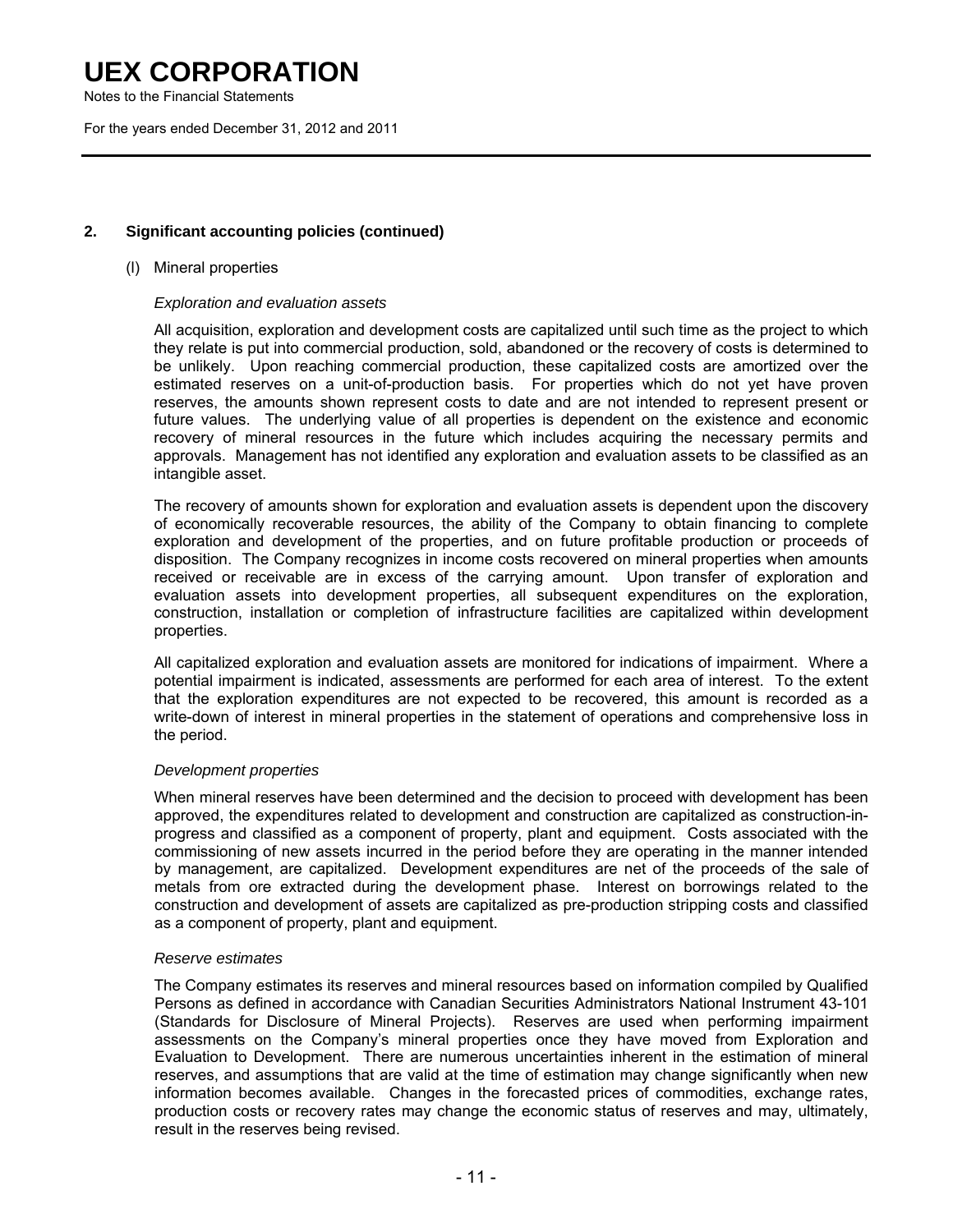Notes to the Financial Statements

For the years ended December 31, 2012 and 2011

### **2. Significant accounting policies (continued)**

#### (m) Provisions

### *General*

 Provisions are recorded when a present legal or constructive obligation exists as a result of past events where it is probable that an outflow of resources embodying economic benefits will be required to settle the obligation and a reliable estimate of the amount of the obligation can be made. The expense relating to any provision is presented in profit or loss net of any reimbursement.

### *Environmental rehabilitation provision*

 The Company recognizes the fair value of a liability for environmental rehabilitation in the period in which the Company is legally or constructively required to remediate, if a reasonable estimate of fair value can be made, based on an estimated future cash settlement of the environmental rehabilitation obligation, discounted at a pre-tax rate that reflects the current market assessments of the time value of money and the risks specific to the obligation. The environmental rehabilitation obligation is capitalized as part of the carrying amount of the associated long-lived asset and a liability is recorded. The environmental rehabilitation cost is amortized on the same basis as the related asset. The liability is adjusted for the accretion of the discounted obligation and any changes in the amount or timing of the underlying future cash flows. Significant judgments and estimates are involved in forming expectations of the amounts and timing of environmental rehabilitation cash flows. The Company has assessed each of its mineral projects and determined that no material environmental rehabilitations exist as the disturbance to date is minimal.

(n) Income taxes

 The Company uses the balance sheet method of accounting for income taxes. Under the balance sheet method, deferred tax assets and liabilities are recognized for the future tax consequences attributable to differences between the financial statement carrying amounts of existing assets and liabilities and their respective tax bases. Deferred tax assets and liabilities are measured using substantively enacted tax rates expected to apply to taxable income in the years in which those temporary differences are expected to be recovered or settled. Deferred tax assets also result from unused loss carry-forwards, resource-related income tax pools and timing differences for other deductions. A deferred tax asset is recognized for unused tax losses, tax credits and deductible temporary differences to the extent that it is probable that future taxable profits will be available against which they can be utilized. Deferred tax assets are reviewed at each reporting date and are reduced to the extent that it is no longer probable that the related tax benefit will be realized.

(o) Flow-through shares

 Under Canadian income tax legislation, a company is permitted to issue shares whereby the company agrees to incur qualifying expenditures and renounce the related income tax deductions to the investors. To account for flow-through shares, the Company allocates total proceeds from the issuance of flow-through shares between the offering of shares and the sale of tax benefits.

 The total amount allocated to the offering of shares is based on the quoted price of the underlying shares. The remaining amount which is allocated to the sale of tax benefits is recorded as a liability and is reversed when the tax benefits are renounced. The difference between the amount originally recorded as a liability and the estimated income tax benefits on date of renouncement is recognized as a gain or loss in earnings. The tax effect of the renunciation is recorded at the time the Company makes the renunciation, which may differ from the effective date of renunciation. If the flow-through shares are not issued at a premium, a liability is not established and on renunciation the full value of the tax assets renounced is recorded as a deferred tax expense.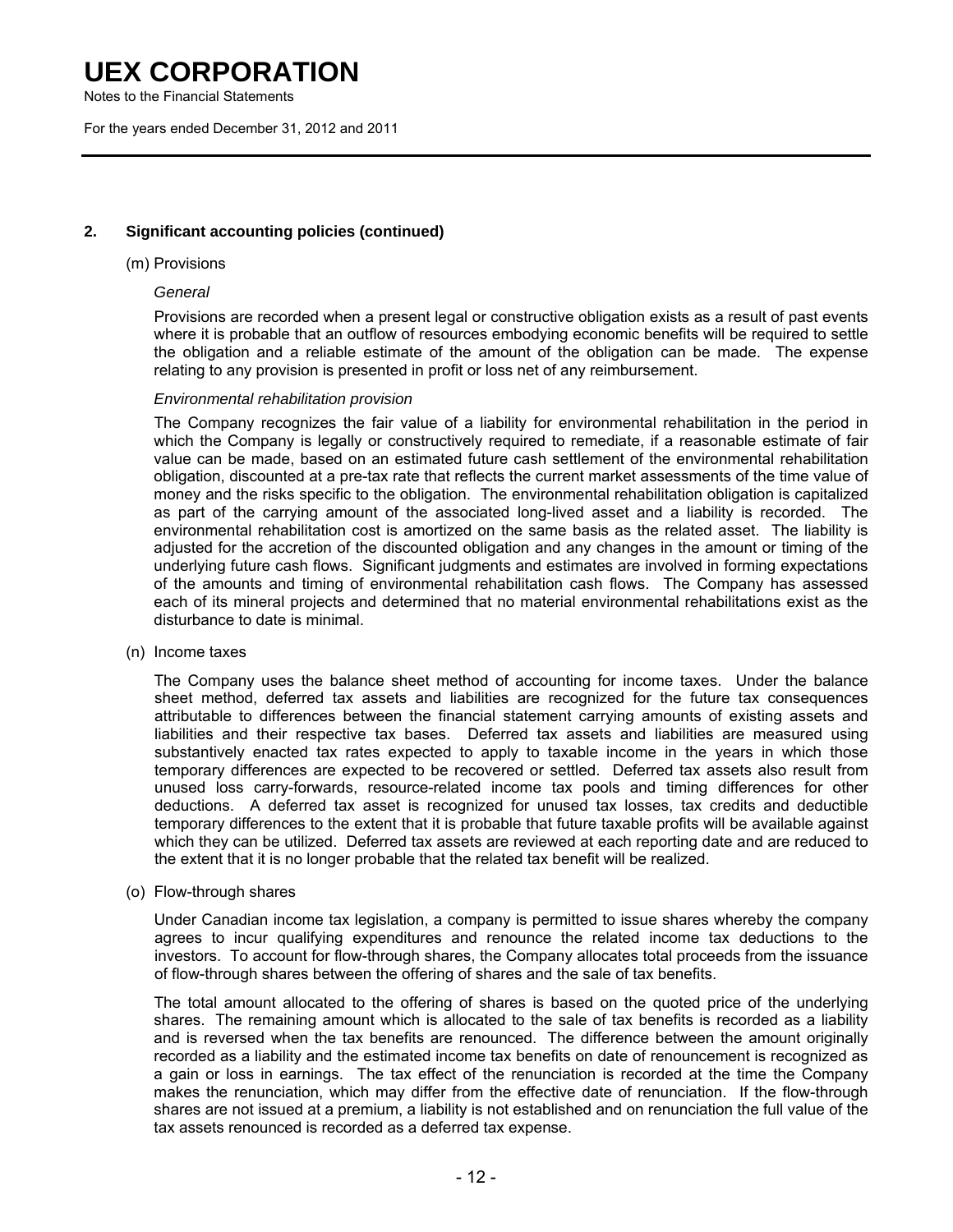Notes to the Financial Statements

For the years ended December 31, 2012 and 2011

### **2. Significant accounting policies (continued)**

#### (p) Share capital

 The Company records proceeds from share issuances net of direct issue costs and any tax effects. Common shares issued for consideration, other than cash, are valued at the quoted market price on the date the shares are issued.

#### (q) Share-based payments

 The Company has a share option plan which is described in Note 10(c). The fair value of all sharebased awards is estimated using the Black-Scholes option-pricing model at the grant date and amortized over the vesting periods. An individual is classified as an employee when the individual is an employee for legal or tax purposes (direct employee) or provides services similar to those performed by a direct employee, including directors of the Company. Share-based payments to non-employees are measured at the fair value of the goods or services received or the fair value of the equity instruments issued if it is determined the fair value of the goods or services cannot be reliably measured and are recorded at the date the goods or services are received. The amount recognized as an expense is adjusted to reflect the number of awards expected to vest.

 None of the Company's awards call for settlement in cash or other assets. Upon the exercise of the share purchase options, consideration paid together with the amount previously recognized in contributed surplus is recorded as an increase in share capital. The offset to the recorded cost is to share-based payments reserve. Consideration received on the exercise of share purchase options is recorded as share capital and the related share-based payments reserve is transferred to share capital. Charges for share purchase options that are forfeited before vesting are reversed from share-based payments reserve. For those share purchase options that expire or are forfeited after vesting, the amount previously recorded in share-based payments reserve is transferred to deficit.

(r) Earnings (loss) per share

 Basic earnings (loss) per share is calculated using the weighted-average number of common shares outstanding and earnings (loss) available to shareholders. For all periods presented, earnings (loss) available to shareholders equals reported earnings (loss). The treasury share method is used to calculate diluted earnings per share. Under the treasury share method, the weighted-average number of common shares outstanding for the calculation of diluted loss per share assumes that the proceeds received on exercise of diluted share purchase options are used to repurchase outstanding shares at average market prices during the period.

(s) Recent accounting announcements

 The International Accounting Standards Board issued the following IFRSs with an effective date for year ends starting on or after January 1, 2013, with early adoption permitted:

### (i) IFRS 7 *Financial Instruments: Disclosure*

It is expected that the amendment to IFRS 7 will increase the current level of disclosure relating to transfers of financial assets between the levels of the fair value hierarchy and require more detailed disclosure of both the valuation techniques used and unobservable inputs (if any), including the Company's own data.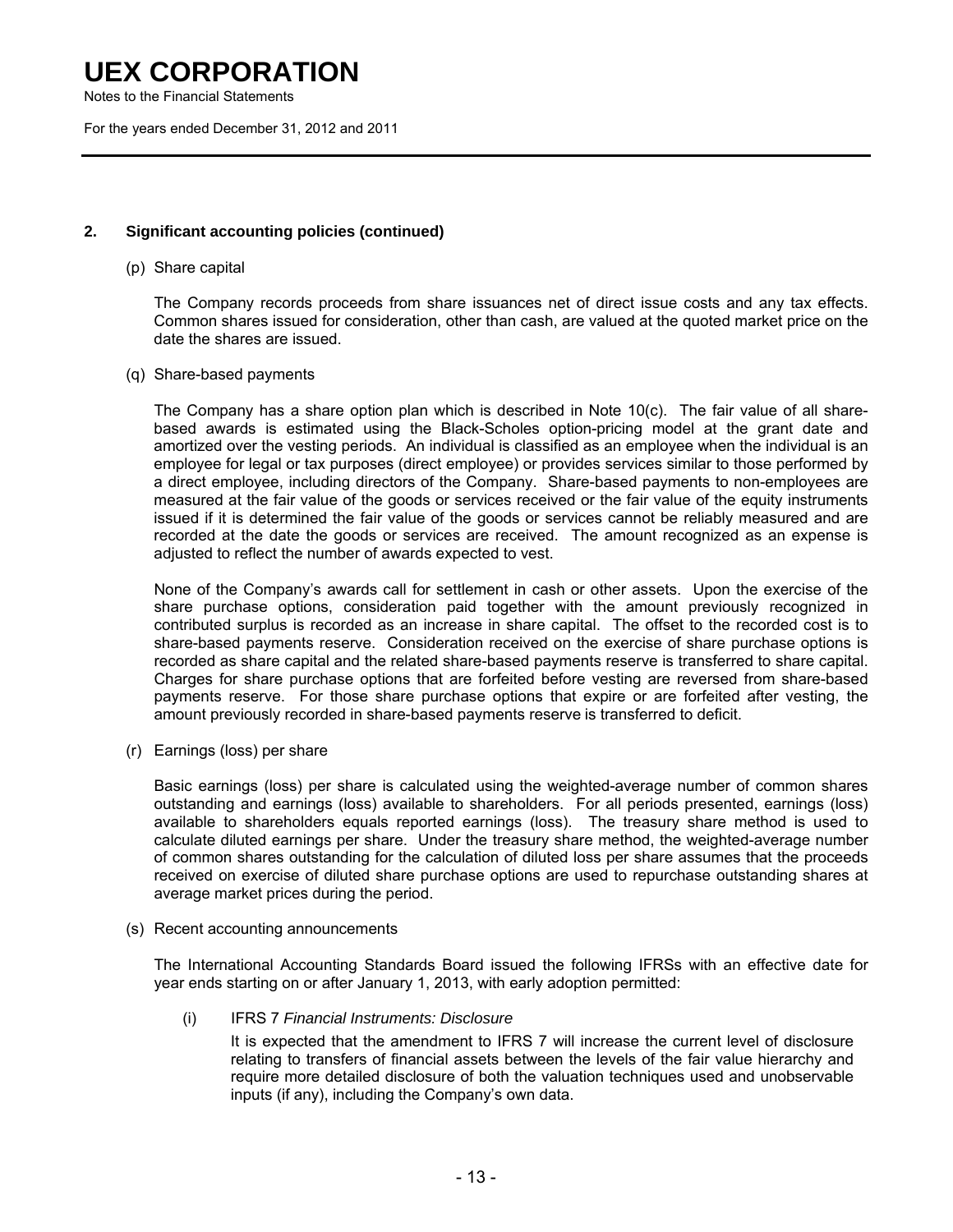Notes to the Financial Statements

For the years ended December 31, 2012 and 2011

### **2. Significant accounting policies (continued)**

- (s) Recent accounting announcements (continued)
	- (ii) IFRS 10 *Consolidated Financial Statements*

The adoption of this standard had no impact on the financial statements of the Company as there are no subsidiaries or investments in separate entities.

- (iii) IFRS 11 *Joint Arrangements* supersedes IAS 31 *Interests in Joint Ventures* and SIC-13 *Jointly Controlled Entities – Non-monetary Contributions by Venturers* The adoption of this standard had no impact on the financial statements of the Company because the application of IFRS 11 resulted in the same accounting treatment for the Company's joint operations (previously referred to as jointly controlled assets).
- (iv) IFRS 12 *Disclosure of Interests in Other Entities* The adoption of this standard has led to some greater disclosure in the financial statements with respect to the Company's joint arrangements and the risks associated with these agreements.
- (v) IFRS 13 *Fair Value Measurement*

The Company does not expect the adoption of IFRS 13 to have a material impact on its financial statements.

The Company early adopted IFRS 10, IFRS 11 and IFRS 12 in its financial statements for the annual period beginning on January 1, 2012. The application of these standards did not have a material impact on the results or the financial position of the Company but did result in some additional disclosure relating to the Company's joint arrangements. The Company intends to adopt IFRS 7 and IFRS 13 in its financial statements for the annual period beginning on January 1, 2013. The Company anticipates that the application of these standards will not have a material impact on the results and financial position of the Company.

 The International Accounting Standards Board has issued IFRS 9 *Financial Instruments* ("IFRS 9") to replace IAS 39 *Financial Instruments*. IFRS 9 has an effective date for year ends starting on or after January 1, 2015, with early adoption permitted. The Company intends to adopt IFRS 9 in its financial statements for the annual period beginning on January 1, 2015. The Company does not expect IFRS 9 to have a material impact on the financial statements. The classification and measurement of the Company's financial assets is not expected to change under IFRS 9 because of the nature of the Company's operations and the types of financial assets that it holds.

### **3. Cash and cash equivalents**

|                     | December 31  | December 31     |  |  |
|---------------------|--------------|-----------------|--|--|
|                     | 2012         | 2011            |  |  |
| Cash                | 310,019      | 242,370         |  |  |
| Short-term deposits | 12,270,115   | 5,024,290       |  |  |
|                     | \$12,580,134 | 5,266,660<br>S. |  |  |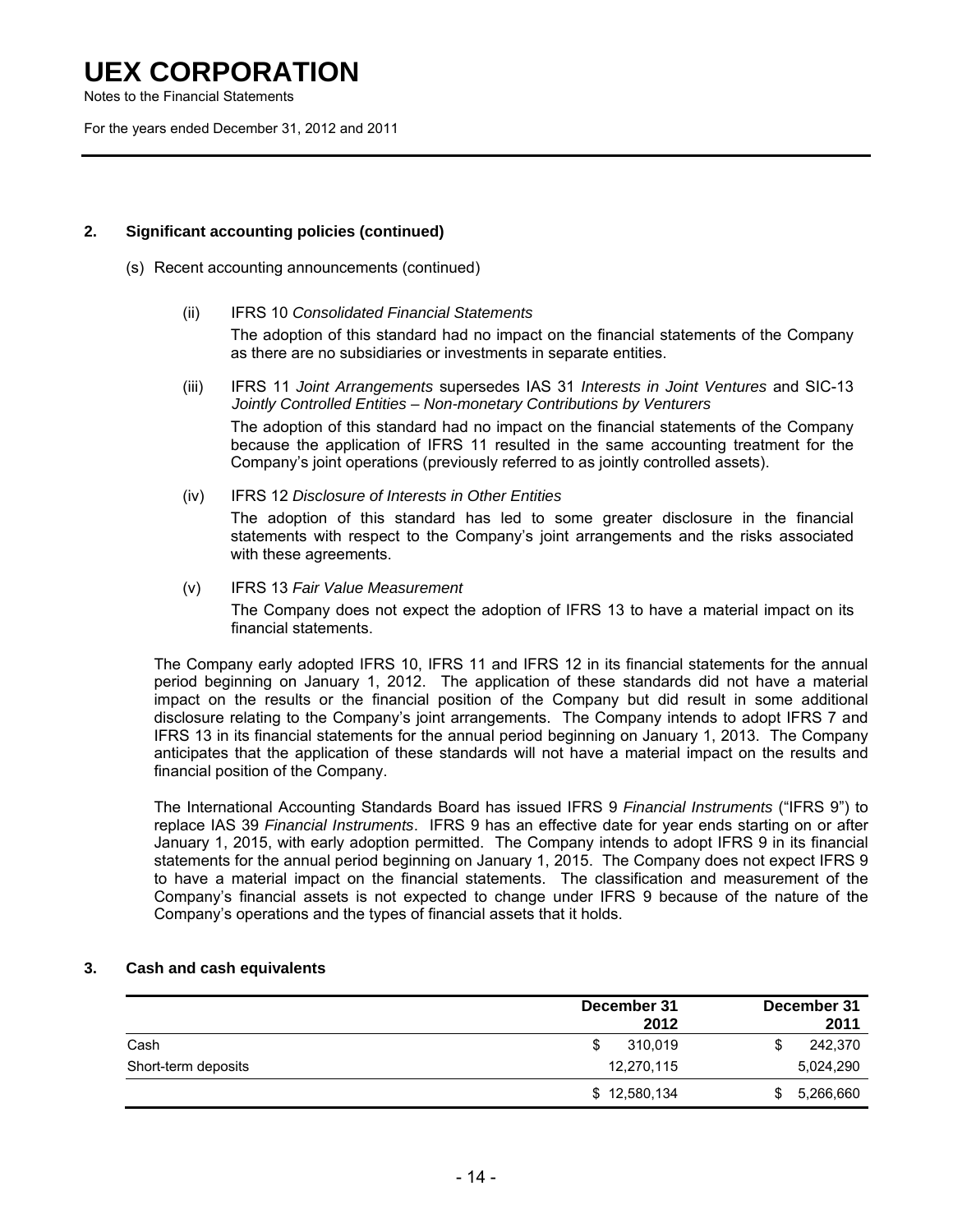Notes to the Financial Statements

For the years ended December 31, 2012 and 2011

### **4. Amounts receivable**

|                     | December 31  | 2012 | December 31<br>2011 |
|---------------------|--------------|------|---------------------|
| Interest receivable | 119.885<br>S | \$   | 44,660              |
| Other receivables   | 51.540       |      | 88,685              |
|                     | 171.425<br>S |      | 133,345             |

 Interest receivable reflects interest earned on short-term deposits. Other receivables include \$51,540 of Harmonized Sales Tax (HST) receivable as at December 31, 2012 (\$85,818 as at December 31, 2011).

### **5. Prepaid expenses**

|                        |   | December 31<br>2012 |    | December 31<br>2011 |
|------------------------|---|---------------------|----|---------------------|
| Advances to vendors    | S | 36,244              | \$ | 15,750              |
| Mineral claim deposits |   | 4,596               |    |                     |
| Prepaid expenses       |   | 60,517              |    | 53,085              |
|                        | S | 101.357             | S  | 68,835              |

### **6. Equipment**

|                                            | <b>Exploration</b><br>camp | <b>Exploration</b><br>equipment |    | <b>Computing</b><br>equipment | <b>Furniture</b><br>and<br>fixtures | Total         |
|--------------------------------------------|----------------------------|---------------------------------|----|-------------------------------|-------------------------------------|---------------|
| Cost                                       |                            |                                 |    |                               |                                     |               |
| Balance at December 31, 2011               | \$                         | \$<br>312,625                   | \$ | 239,770                       | \$<br>17.891                        | \$<br>570,286 |
| Additions                                  | 99,327                     | 759                             |    | 18,281                        | 6,267                               | 124,634       |
| Balance at December 31, 2012               | \$<br>99,327               | \$<br>313,384                   | S  | 258,051                       | \$<br>24,158                        | \$<br>694,920 |
| Accumulated depreciation and<br>impairment |                            |                                 |    |                               |                                     |               |
| Balance at December 31, 2011               | \$                         | \$<br>265.011                   | \$ | 197.201                       | \$<br>7.886                         | \$<br>470,098 |
| Depreciation charge for the period         | 14,899                     | 14,399                          |    | 21,331                        | 2,627                               | 53,256        |
| Balance at December 31, 2012               | \$<br>14,899               | \$<br>279.410                   | \$ | 218.532                       | \$<br>10.513                        | \$<br>523,354 |
| Net book value                             |                            |                                 |    |                               |                                     |               |
| Balance at December 31, 2011               | \$                         | \$<br>47,614                    | \$ | 42,569                        | \$<br>10,005                        | \$<br>100,188 |
| Balance at December 31, 2012               | \$<br>84,428               | \$<br>33,974                    | \$ | 39,519                        | \$<br>13.645                        | \$<br>171.566 |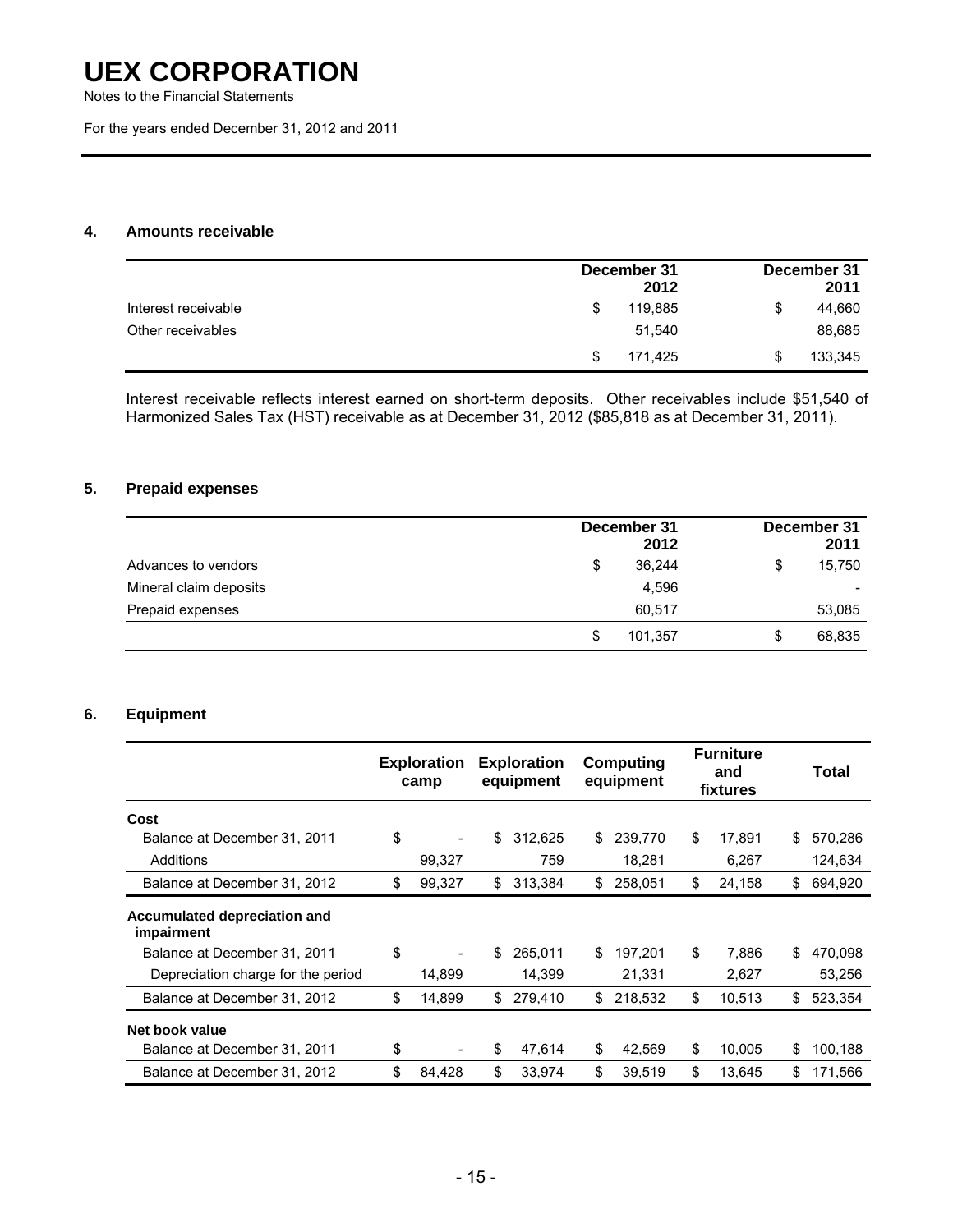Notes to the Financial Statements

For the years ended December 31, 2012 and 2011

### **7. Mineral properties**

Exploration and evaluation assets

|                                     | <b>Hidden Bay</b><br>(i) | <b>Riou Lake</b><br>(ii) | Western<br>Athabasca<br>(iv) | <b>Black Lake</b><br>(v) | <b>Beatty River</b><br>(vi) | Total             |
|-------------------------------------|--------------------------|--------------------------|------------------------------|--------------------------|-----------------------------|-------------------|
| Balance at December 31, 2010        | \$66,679,440             | 12,209,890<br>\$         | \$51,154,841                 | 15,130,203<br>S.         | 849,833<br>S                | 146,024,207<br>S  |
| Additions                           | 5,989,356                | 59.660                   | 4,856,897                    | 58.518                   | 6,255                       | 10,970,686        |
| Impairment charge for the period    | $\overline{\phantom{a}}$ | (1,883,767)              |                              |                          | $\overline{\phantom{a}}$    | (1,883,767)       |
| <b>Balance at December 31, 2011</b> | 72.668.796               | 10,385,783               | 56,011,738                   | 15,188,721               | 856.088                     | 155,111,126       |
| Additions                           | 2.694.429                | 40.154                   | 3.146.304                    | 44.055                   | 9,862                       | 5.934.804         |
| Impairment charge for the period    |                          | $\overline{\phantom{a}}$ | (1,609,741)                  |                          | $\overline{\phantom{a}}$    | (1,609,741)       |
| <b>Balance at December 31, 2012</b> | \$75.363.225             | \$<br>10.425.937         | \$57.548.301                 | 15,232,776<br>\$         | \$<br>865.950               | 159,436,189<br>\$ |

The Company's mineral property interests include both 100%-owned projects as well as joint operations in which the Company has less than 100% ownership. The joint operations are governed by contractual arrangements but have not been organized into separate legal entities or vehicles.

The joint arrangements that the Company is party to in some cases entitle the Company to a right of first refusal on the projects should one of the partners choose to sell their interest. The joint arrangements are governed by a management committee which sets the annual exploration budgets for these projects. Should the Company be unable to, or choose not to, fund its required contributions as outlined in the agreement, there is a risk that the Company's ownership interest could be diluted. As a result of decisions to fund exploration programs for the joint arrangements, the Company may choose to complete further equity issuances or fund these amounts through the Company's general working capital.

### *100%-owned projects*

(i) Hidden Bay Project

 The Company's 100%-owned Hidden Bay Project, including the Horseshoe, Raven and West Bear deposits, is located in the eastern Athabasca Basin of northern Saskatchewan, Canada. In 2012, total exploration and evaluation expenditures at Hidden Bay of \$2,694,429 included evaluation expenditures of \$1,299,781 (2011 exploration and evaluation expenditures of \$5,989,356 included evaluation expenditures of \$587,961) primarily relating to environmental and technical studies. Total evaluation costs of \$6,589,920 as at December 31, 2012 are included in the \$75,363,225 balance (the December 31, 2011 exploration and evaluation total of \$72,668,796 includes \$5,290,139 of evaluation expenditures) and represent costs associated with the continuing evaluation of and advancement of Hidden Bay, and include the West Bear Preliminary Feasibility Study (February 24, 2010) the Hidden Bay Preliminary Assessment Technical Report (February 23, 2011) and various environmental and technical studies.

(ii) Riou Lake Project

 The Company holds a 100% interest in the Riou Lake Project located in the northern Athabasca Basin. In the fourth quarter of 2011, the Company allowed one of its mineral claims for the Riou Lake Project to lapse. As a result of this event, the Company wrote off \$1,883,767 of deferred exploration and evaluation assets in the 2011 fiscal year.

(iii) Northern Athabasca Projects

 The Company holds a 100% interest in the Northern Athabasca Projects located in the northern Athabasca Basin. The Company wrote off the deferred mineral property costs associated with its Northern Athabasca Projects in 2010 due to a lack of ongoing exploration activity. UEX continues to maintain mineral claims comprising the Jacques Point, Butler Lake, Munroe Lake and Fond du Lac projects.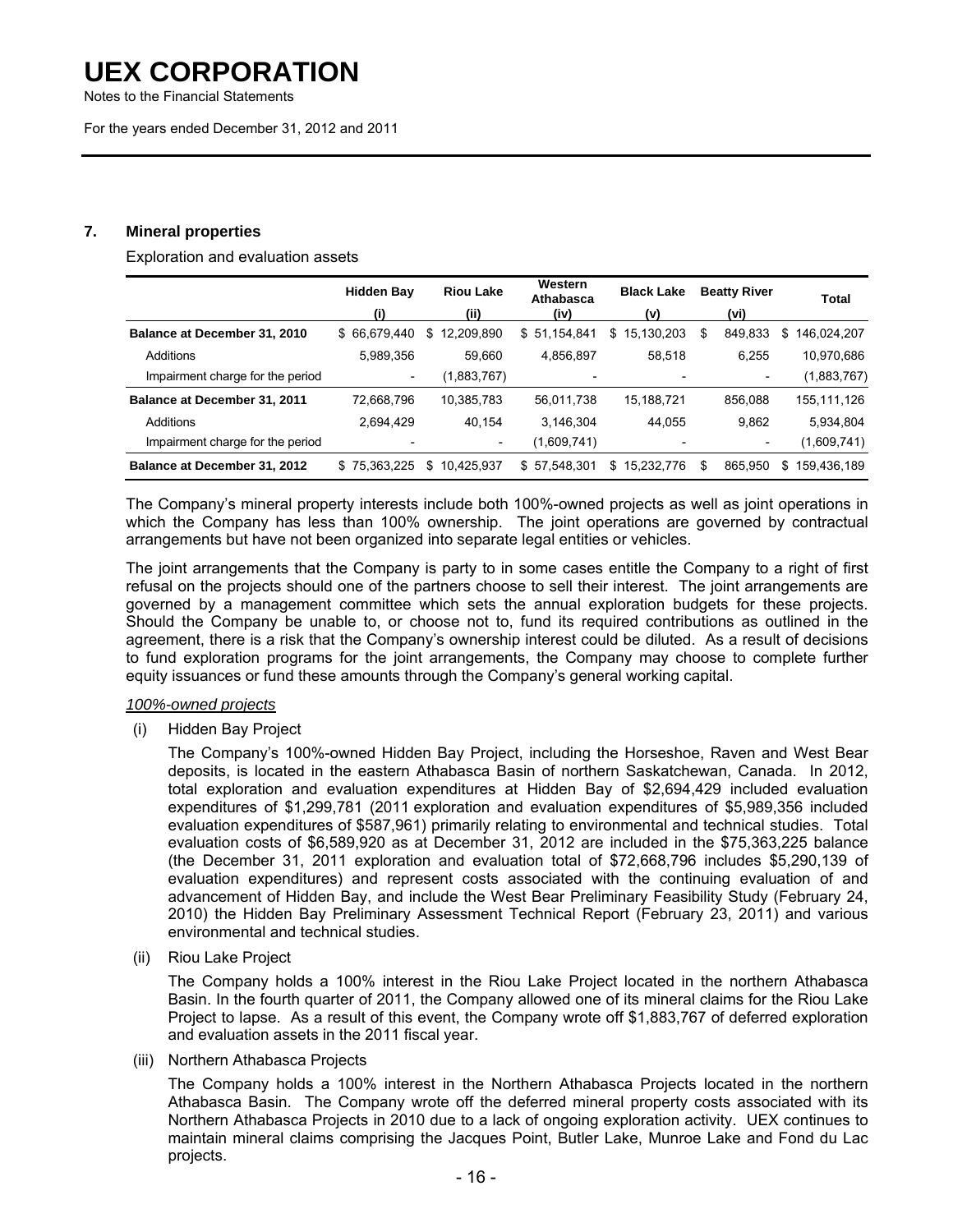Notes to the Financial Statements

For the years ended December 31, 2012 and 2011

### **7. Mineral properties (continued)**

Exploration and evaluation assets (continued)

#### *Joint operations*

(iv) Western Athabasca Projects

 The Western Athabasca Projects, located in the western Athabasca Basin, which include the Kianna, Anne, Colette and 58B deposits located at the Shea Creek Project, are nine joint ventures with the Company holding a 49% interest and AREVA Resources Canada Inc. ("AREVA") holding a 51% interest as at December 31, 2012 and December 31, 2011. The Company is in the process of preparing joint-venture agreements with AREVA. At December 31, 2012, total exploration and evaluation assets to date of \$57,548,301 for Western Athabasca included evaluation expenditures of \$7,370,026 (the December 31, 2011 exploration and evaluation total of \$56,011,738 includes \$7,370,026 of evaluation expenditures) relating to the Shea Creek Project.

The Kianna, Anne, Colette and 58B deposits are subject to a royalty of US\$0.212 per pound of  $U_3O_8$ sold to a maximum royalty of US\$10,000,000.

 Subsequent to the year end, a budget for 2013 of \$3.1 million, of which UEX is responsible for funding \$1.52 million, was approved.

 In the fourth quarter of 2012, UEX supported AREVA's decision, as project operator of the Western Athabasca Projects, to not propose a budget for 2013 for James Creek and to let the seven James Creek mineral claims (18,963 hectares) lapse in 2013, and UEX concurred. As a result, the Company concluded that the amounts deferred as the James Creek exploration and evaluation assets were impaired. Consequently, a charge of \$1,609,741 was recorded in the Company's statement of operations and comprehensive loss for the year ended December 31, 2012.

(v) Black Lake Project

 The Black Lake Project ("Black Lake"), located in the northern Athabasca Basin, is a joint venture with the Company holding an 89.96% interest and AREVA holding a 10.04% interest as at December 31, 2012 and December 31, 2011. Subsequent to the year end, UEX notified AREVA that as a result of their decision to not participate in the 2012 program for Black Lake their ownership interest in the project was diluted to 10.03% from 10.04%.

 On September 10, 2012, the Company placed a cash deposit with the Saskatchewan Ministry of Energy and Resources to maintain a mineral claim for Black Lake that would have otherwise expired in January 2013. The cash deposit maintains the claim in good standing for a period of one year to January 2014 and is refundable to the Company upon completion of exploration work equal to the amount of the deposit plus the annual work assessment required to maintain the claim.

 Subsequent to the year end, the Company entered into an agreement with Uracan Resources Ltd. ("Uracan"), whereby Uracan may earn a 60% interest in Black Lake (see Note 18 *Subsequent event*).

(vi) Beatty River Project

 The Company holds an option with JCU (Canada) Exploration Company, Limited ("JCU") to acquire a 25% interest in the Beatty River Project, located in the western Athabasca Basin, by funding \$865,000 in exploration expenditures by December 31, 2013. Expenditures under this agreement by UEX to December 31, 2012 amounted to \$858,118. Subsequent to the year end, JCU and UEX agreed that UEX fulfilled its earn-in on the Beatty River Project by making a payment to JCU of \$3,441.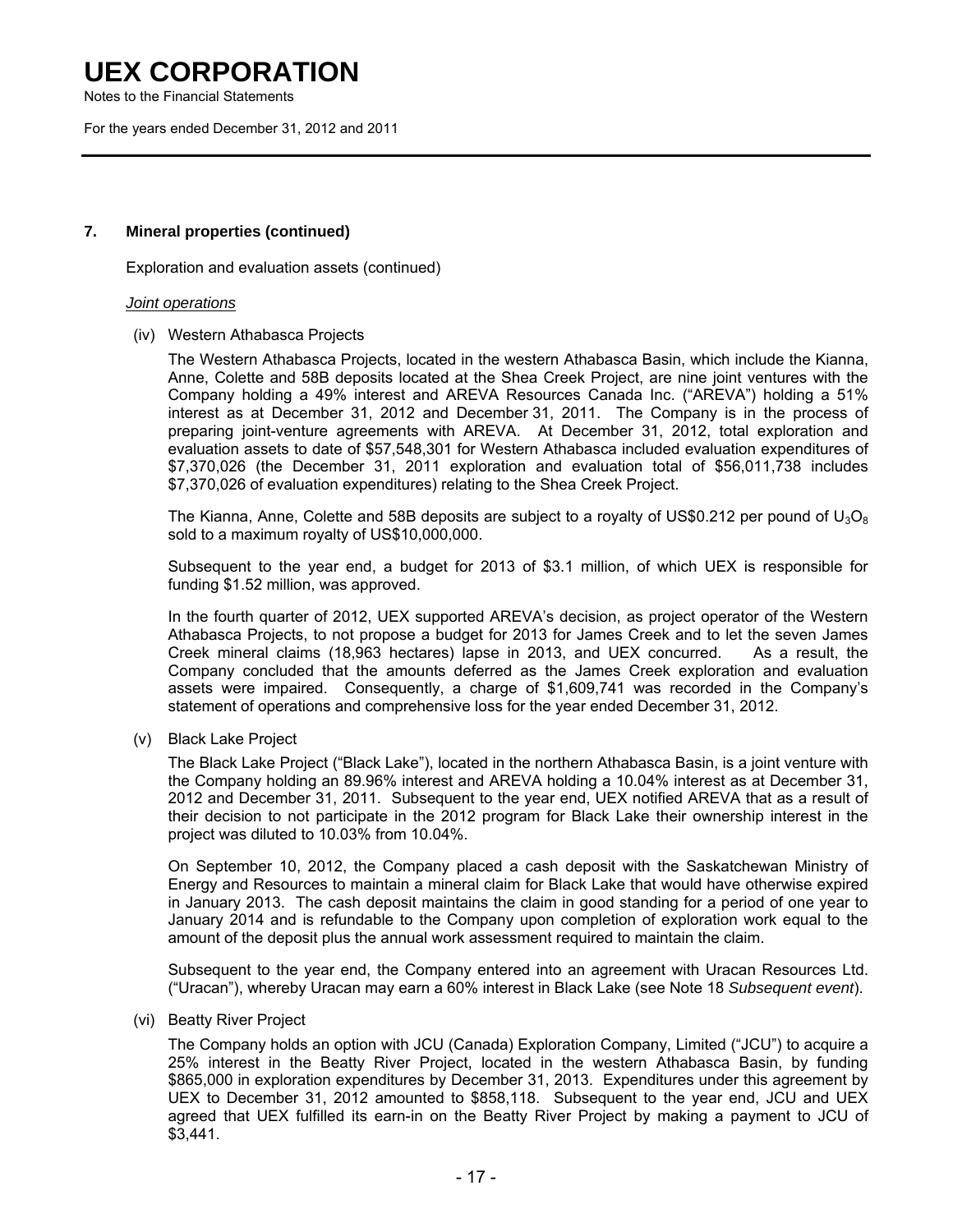Notes to the Financial Statements

For the years ended December 31, 2012 and 2011

### **7. Mineral properties (continued)**

Exploration and evaluation assets (continued)

UEX is party to the following joint arrangements:

| <b>Ownership interest</b><br>Effective December 31, 2012 | Western<br>Athabasca | <b>Black</b><br>Lake $(1)$ | <b>Beatty</b><br>River $(2)$ |
|----------------------------------------------------------|----------------------|----------------------------|------------------------------|
| UEX Corporation                                          | 49.000%              | 89.960%                    | $-$ %                        |
| AREVA Resources Canada Inc.                              | 51.000               | 10.040                     | 50.702                       |
| JCU (Canada) Exploration Co. Ltd.                        | -                    | -                          | 49.298                       |
| Total                                                    | 100.000%             | 100.000%                   | 100.000%                     |

(1) Subsequent to year end, UEX notified AREVA that their ownership interest had been diluted from 10.04% to 10.03% as a result of their decision to not participate in the 2012 programs (see Note 7(v) *Black Lake Project*). Also subsequent to year end, UEX entered into an agreement with Uracan Resources Ltd. ("Uracan") whereby the Company will transfer to Uracan a 60% interest in the Black Lake Project upon completion of their funding of \$10 million in exploration expenditures on UEX's behalf (see Note 18 *Subsequent event*).

 $(2)$  Subsequent to year end, UEX completed its earn-in on the Beatty River Project and holds a 25% interest in the project (see Note 7(vi) *Beatty River Project*).

### **8. Accounts payable and other liabilities**

|                   | December 31<br>2012 | December 31<br>2011 |
|-------------------|---------------------|---------------------|
| Trade payables    | 444.652<br>S        | 367,197<br>\$       |
| Other liabilities | 66.247              | 97,204              |
|                   | 510.899<br>S        | 464.401<br>S        |

#### **9. Income taxes**

 The tax effects of temporary differences that give rise to significant portions of the deferred tax assets and liabilities at December 31, 2012 and December 31, 2011 are presented below:

|                              | December 31     | December 31     |
|------------------------------|-----------------|-----------------|
|                              | 2012            | 2011            |
| Deferred tax assets          |                 |                 |
| Losses carried forward       | \$<br>2,432,582 | 1,950,005<br>\$ |
| Charitable donations         | 8,438           | 7,898           |
| Equipment                    | 147.372         | 132,993         |
| Share issuance costs         | 246.214         | 137,961         |
|                              |                 |                 |
|                              | 2,834,606       | 2,228,857       |
| Deferred tax liabilities     |                 |                 |
| Mineral properties           | 15,801,130      | 15,415,371      |
| Net deferred tax liabilities | \$12,966,524    | \$13,186,514    |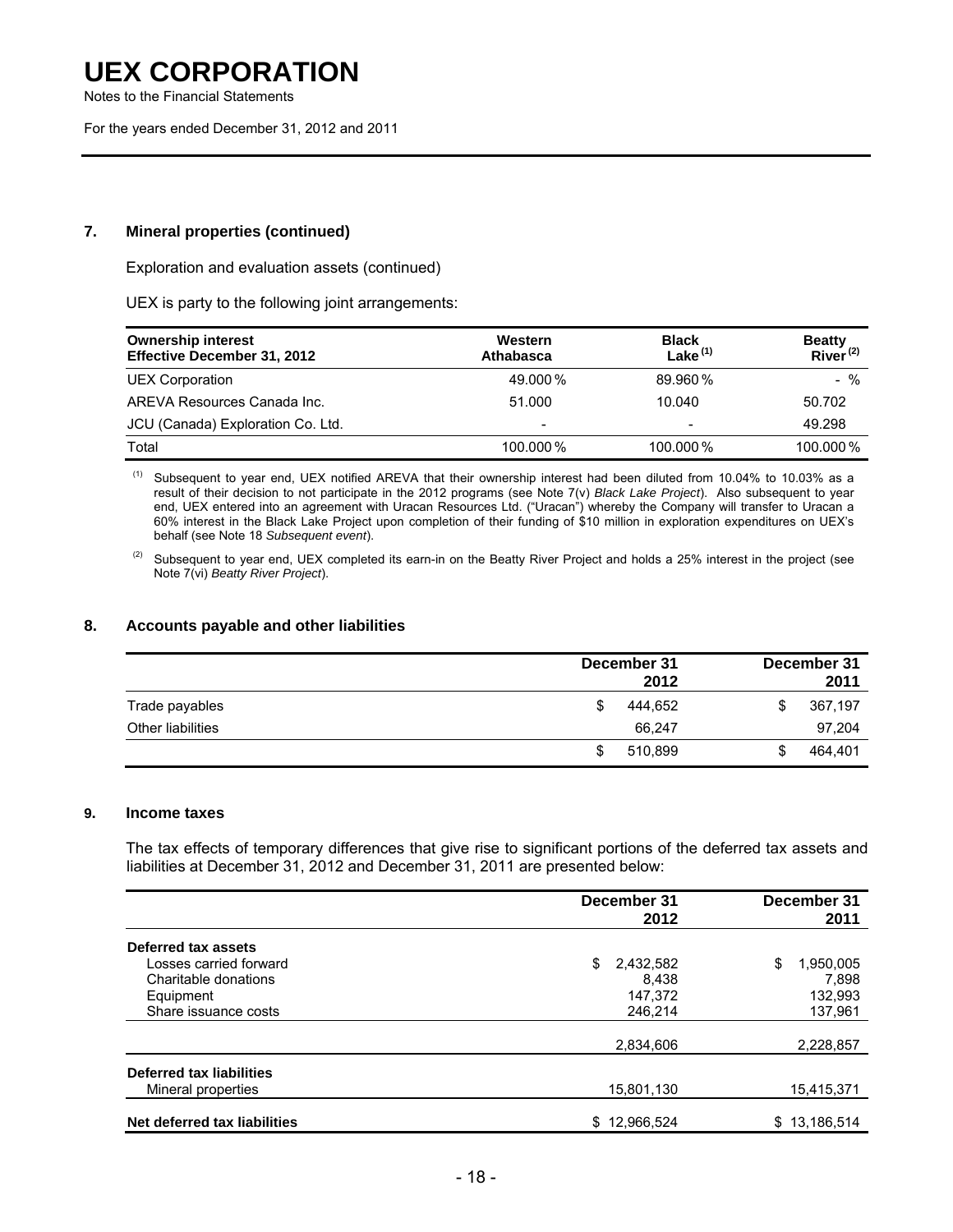Notes to the Financial Statements

For the years ended December 31, 2012 and 2011

### **9. Income taxes (continued)**

 At December 31, 2012, the Company has non-capital losses available for income tax purposes totaling approximately \$9,009,561 (2011 - \$7,222,241) which may be carried forward to reduce future years' taxable income. These losses, if not utilized, will expire by 2032.

A reconciliation of income taxes at statutory rates with the reported taxes for the years ended December 31, 2012 and 2011 is as follows:

|                                                                | Year ended<br>December 31 |                |                 |  |
|----------------------------------------------------------------|---------------------------|----------------|-----------------|--|
|                                                                |                           | 2012           | 2011            |  |
| Loss before income taxes                                       |                           | \$ (4,025,844) | \$ (4,728,626)  |  |
| Statutory rates                                                |                           | 27%            | 28.5%           |  |
| Income tax recovery at statutory rates                         |                           | 1,086,978      | 1.347.658       |  |
| Non-deductible expenses and permanent differences              |                           | (260, 212)     | (384, 914)      |  |
| Exploration expenditures renounced net of flow-through premium |                           | (712, 173)     | (1,588,664)     |  |
| Future corporate tax rate differences                          |                           |                | (50, 671)       |  |
| Deferred income tax recovery (expense)                         | \$                        | 114.593        | (676, 591)<br>S |  |

### **10. Share capital**

#### (a) Authorized

 The authorized share capital of the Company consists of an unlimited number of common shares and an unlimited number of (no par value) preferred shares issuable in series, of which 1,000,000 preferred shares have been designated Series 1 Preferred Shares.

(b) Issued and outstanding - common shares

|                                                                                  | Number of<br>shares | Value                    |
|----------------------------------------------------------------------------------|---------------------|--------------------------|
| Balance, December 31, 2010                                                       | 202,862,652         | \$157,477,185            |
| Issued in 2011<br>For cash on exercise of share purchase options (Note 10(c))    | 205,000             | 192.350                  |
| Share-based payment reserve transferred on exercise of share<br>purchase options |                     | 156,860                  |
| Balance, December 31, 2011                                                       | 203,067,652         | 157,826,395              |
| Issued in 2012<br>For cash by way of private placements<br>Share issuance costs  | 18,421,027          | 15,166,176<br>(752, 677) |
| Value attributed to flow-through premium on issuance                             |                     | (97, 826)                |
| Deferred income taxes on share issuance costs                                    |                     | 203,223                  |
| Balance, December 31, 2012                                                       | 221,488,679         | \$172,345,291            |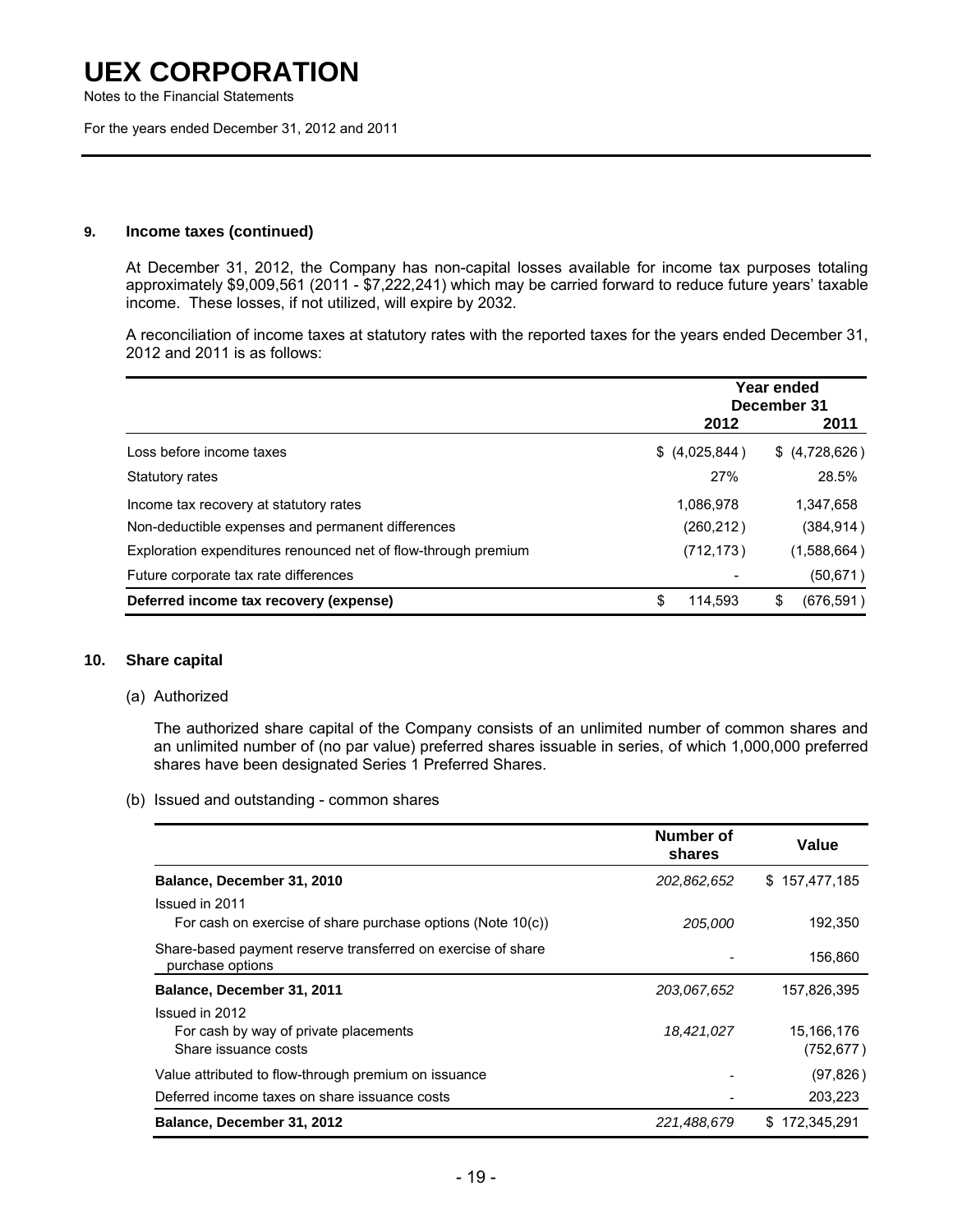Notes to the Financial Statements

For the years ended December 31, 2012 and 2011

#### **10. Share capital (continued)**

(b) Issued and outstanding - common shares (continued)

 On March 13, 2012, the Company completed an underwritten bought deal public financing for 10,000,000 common shares at a price of \$0.80 per share for gross proceeds of \$8,000,000. Cameco exercised its pre-emptive right to participate in the offering and purchased 2,917,183 shares for \$2,333,746 (thereby maintaining its ownership at approximately 22.58%) on the same terms as the offering, except no cash commission was payable. In addition, the underwriter exercised its 10% overallotment rights and Cameco exercised its associated pre-emptive right resulting in the Company issuing 1,291,719 shares receiving another \$1,033,375. Share issue costs include a cash commission of \$440,000 and other issuance costs of \$275,633.

 On March 14, 2012, the Company completed a non-brokered private placement of 3,260,869 flow-through shares at a price of \$0.92 per share for gross proceeds of \$3,000,000 with issue costs of \$37,044 and no commission payable. A flow-through premium related to the sale of the associated tax benefits was determined to be \$97,826 on issuance. Cameco exercised its pre-emptive right to participate in the offering and purchased 951,256 common shares at a non-flow-through price of \$0.84 per share offered by the Company, so as to maintain its ownership interest at approximately 22.58%.

(c) Share-based compensation

 Under the Company's share-based compensation plan, the Company may grant share purchase options to its key employees, directors, officers and others providing services to the Company. The maximum number of shares issuable under the plan is a rolling number equal to 10% of the issued and outstanding common shares of the Company from time to time. Under the plan, the exercise price of each share purchase option shall be fixed by the Board of Directors but shall not be less than the quoted closing market price of the shares on the Toronto Stock Exchange on the date prior to the share purchase option being granted and a share purchase option's maximum term is 10 years. The shares subject to each share purchase option shall vest at such time or times as may be determined by the Board of Directors.

 A summary of the status of the Company's share-based compensation plan as at December 31, 2012 and December 31, 2011 and changes during the years ended on these dates is presented below:

|                                | <b>Number</b><br>of share<br>purchase<br>options | <b>Weighted-</b><br>average<br>exercise price |
|--------------------------------|--------------------------------------------------|-----------------------------------------------|
| Outstanding, December 31, 2010 | 16,554,700                                       | \$1.39                                        |
| Granted                        | 3,666,000                                        | 1.02                                          |
| Exercised                      | (205,000)                                        | 0.94                                          |
| Cancelled                      | (775,000)                                        | 3.38                                          |
| Expired                        | (180,000)                                        | 1.20                                          |
| Outstanding, December 31, 2011 | 19.060.700                                       | 1.24                                          |
| Granted                        | 2,460,000                                        | 0.60                                          |
| Expired                        | (5,334,700)                                      | 1.45                                          |
| Outstanding, December 31, 2012 | 16,186,000                                       | \$<br>1.08                                    |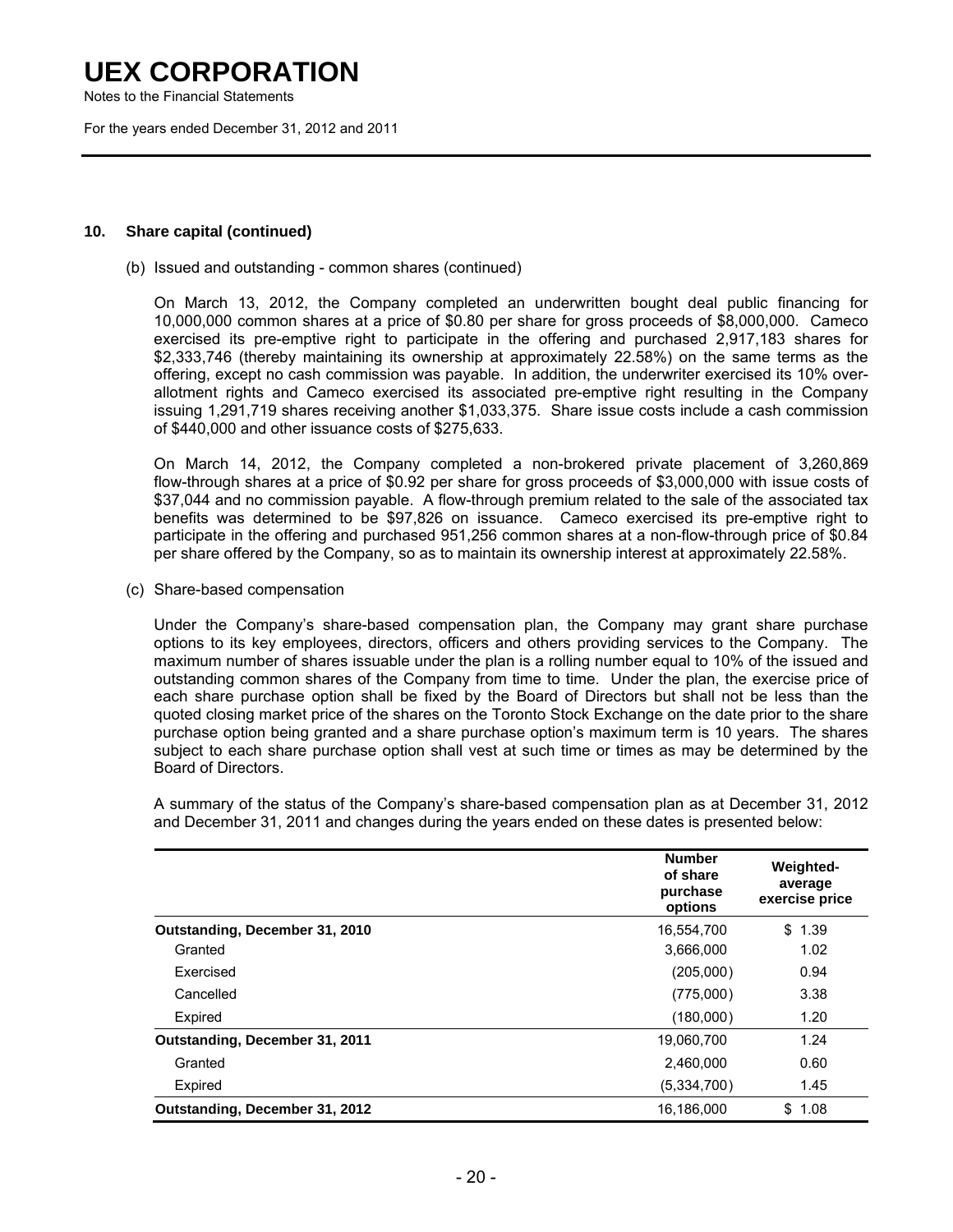Notes to the Financial Statements

For the years ended December 31, 2012 and 2011

#### **10. Share capital (continued)**

(c) Share-based compensation (continued)

 In the year ended December 31, 2012, \$4,266,495 was transferred from the share-based payments reserve to deficit relating to the expiry of 5,334,700 share purchase options. In the year ended December 31, 2011 \$1,357,756 was transferred from the share-based payments reserve to deficit relating to the voluntary surrender of 775,000 share purchase options and the expiry of 180,000 share purchase options.

 The share-based payments reserve values of \$5,088,191 as at December 31, 2012 and \$8,008,322 as at December 31, 2011 on the balance sheet reflect the expensed and capitalized fair value of vested share purchase options. If all options that are vested were exercised, the entire balance of the sharebased payments reserve would be transferred to share capital.

 As at December 31, 2012, the Company had a total of 16,186,000 share purchase options outstanding related to director, employee and consultant share purchase options, the details of which are as follows:

|                             | Outstanding                                      |                                                                                                                          |      |                                                  | <b>Exercisable</b>                            |
|-----------------------------|--------------------------------------------------|--------------------------------------------------------------------------------------------------------------------------|------|--------------------------------------------------|-----------------------------------------------|
| Range of<br>exercise prices | <b>Number</b><br>of share<br>purchase<br>options | <b>Weighted-</b><br><b>Weighted-</b><br>average<br>remaining<br>average<br>exercise price<br>contractual life<br>(years) |      | <b>Number</b><br>of share<br>purchase<br>options | <b>Weighted-</b><br>average<br>exercise price |
| $$0.60 - 0.97$              | 5,210,000                                        | \$0.74                                                                                                                   | 6.32 | 3,509,998                                        | \$0.80                                        |
| $0.98 - 1.27$               | 5.941.000                                        | 1.09                                                                                                                     | 6.82 | 4.778.998                                        | 1.10                                          |
| $1.28 - 1.45$               | 5,035,000                                        | 1.41                                                                                                                     | 6.50 | 5,035,000                                        | 1.41                                          |
|                             | 16,186,000                                       | \$.<br>1.08                                                                                                              | 6.56 | 13,323,996                                       | \$1.14                                        |

 The estimated fair value expense of all share purchase options vested during the year ended December 31, 2012 is \$1,346,364 (2011 - \$1,881,516). The amount included in mineral properties for the year ended December 31, 2012 is \$392,832 (2011 - \$537,478). The unamortized balance of share-based compensation expense for share purchase options that were not vested at December 31, 2012 is \$562,820 (2011 - \$1,044,600).

The fair value of the options granted each year was determined using the Black-Scholes option-pricing model with the following weighted-average assumptions:

|                                         | December 31<br>2012 | December 31<br>2011 |
|-----------------------------------------|---------------------|---------------------|
| Number of options granted               | 2,460,000           | 3,666,000           |
| Expected forfeiture rate                | 0.55%               | 0.81%               |
| Weighted-average grant date fair values | \$0.60              | \$1.02              |
| Expected volatility                     | 79.48%              | 85.41%              |
| Risk-free interest rate                 | 1.12%               | 2.09%               |
| Expected life                           | 4.02 years          | 3.99 years          |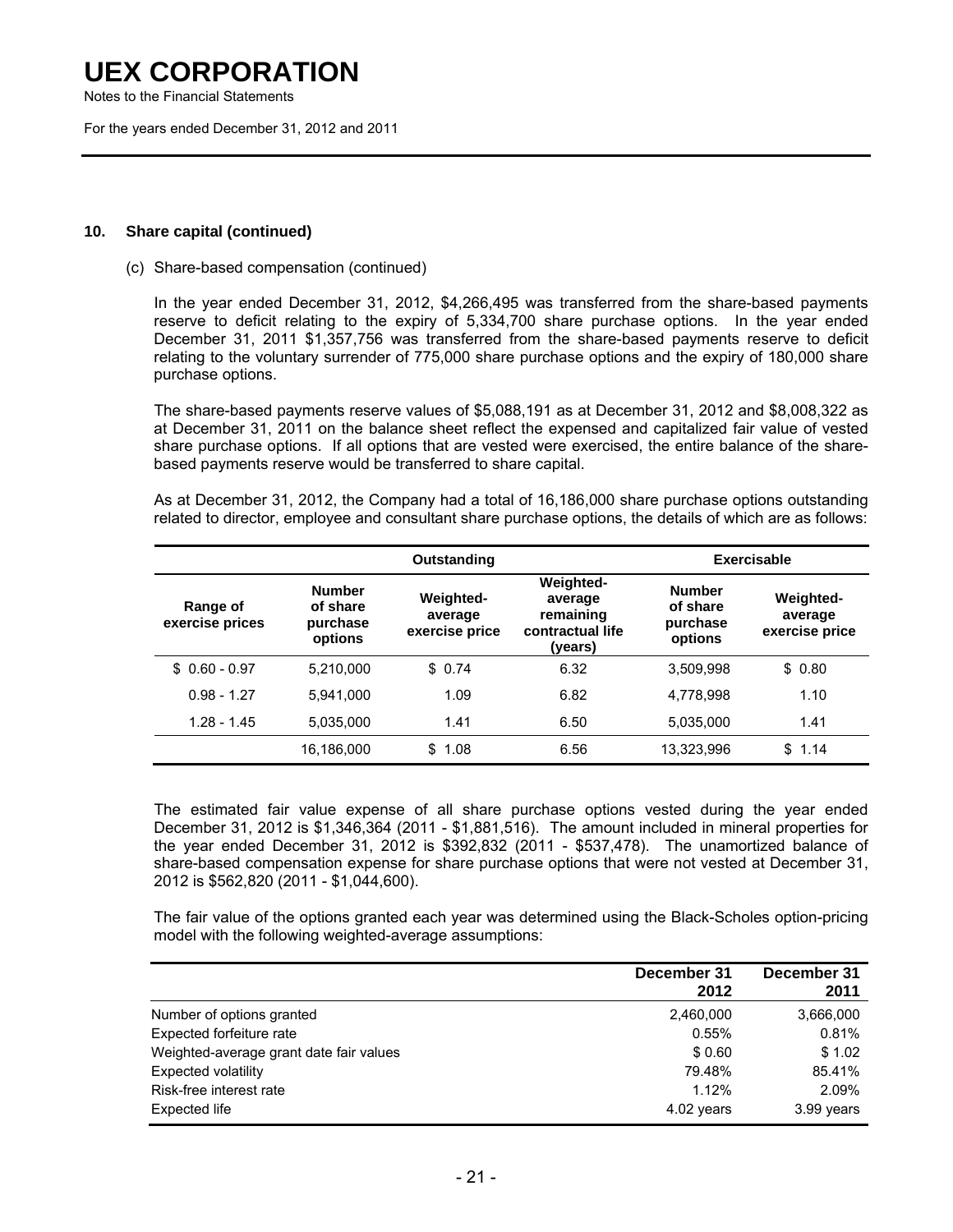Notes to the Financial Statements

For the years ended December 31, 2012 and 2011

### **10. Share capital (continued)**

(d) Flow-through shares

The Company has financed a portion of its exploration programs through the use of flow-through share issuances. Income tax deductions relating to these expenditures are claimable by the investors and not by the Company.

As at December 31, 2012, the Company had spent all of the \$3.0 million flow-through monies raised in the 2012 placement. The Company renounced the income tax benefit of this issue to its subscribers effective December 31, 2012.

### **11. Commitments**

 The Company has an obligation under an operating lease for its office premises. The future minimum lease payments are as follows:

|      | December 31<br>2012      |
|------|--------------------------|
| 2013 | 59,110<br>\$             |
| 2014 | 60,566                   |
| 2015 | 56,743                   |
| 2016 | $\overline{\phantom{a}}$ |
| 2017 | $\overline{\phantom{a}}$ |

Other commitments in respect of the Company's mineral properties are disclosed in Note 7 and Note 10(d).

### **12. Management of capital**

 The Company's objective when managing capital is to safeguard the Company's ability to continue as a going concern in order to pursue the exploration and evaluation programs on its mineral properties. The Company manages its capital structure, consisting of shareholders' equity, and makes adjustments to it, based on funds available to the Company, in order to support the exploration and evaluation of its mineral properties. Historically, the Company has relied exclusively on the issuance of common shares for its capital requirements.

 All of the Company's cash and cash equivalents are available for exploration and evaluation programs and administrative operations. The Company has not changed its approach to capital management during the current period, and is not subject to any external capital restrictions.

### **13. Management of financial risk**

 The Company operates entirely in Canada and is therefore not subject to any significant foreign currency risk. The Company's financial instruments are exposed to limited liquidity risk, credit risk and market risk.

 Liquidity risk is the risk that the Company will not be able to meet its financial obligations as they fall due. The Company manages liquidity risk through the management of its capital structure as outlined in Note 12. Accounts payable and other liabilities are due within the current operating period.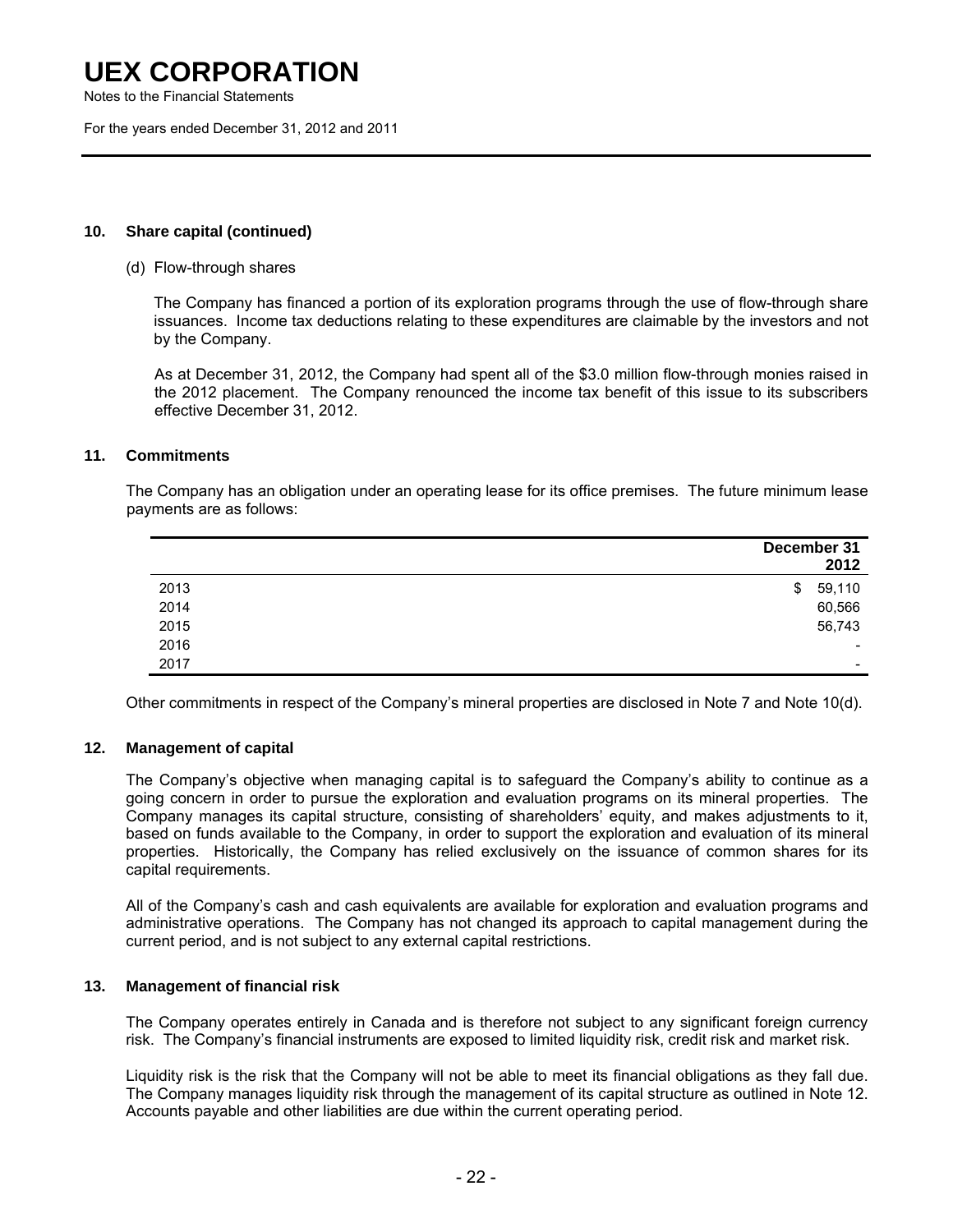Notes to the Financial Statements

For the years ended December 31, 2012 and 2011

### **13. Management of financial risk (continued)**

Credit risk is the risk of an unexpected loss if a third party to a financial instrument fails to meet its contractual obligations. The Company's exposure to credit risk includes cash and cash equivalents and amounts receivable. The Company reduces its credit risk by maintaining its bank accounts at large national financial institutions. The maximum exposure to credit risk is equal to the carrying value of cash and cash equivalents and amounts receivable. The Company's investment policy is to invest its cash in highly liquid short-term interest-bearing investments that are redeemable 90 days or less from the original date of acquisition.

Market risk is the risk that changes in market prices such as foreign exchange rates and interest rates will affect the Company's income. The Company is subject to interest rate risk on its cash and cash equivalents. The Company reduces this risk by investing its cash in highly liquid short-term interest-bearing investments that earn interest on a fixed rate basis.

 All financial instruments measured at fair value are categorized into one of three hierarchy levels, described below, for disclosure purposes. Each level is based on the transparency of the inputs used to measure the fair values of assets and liabilities:

- Level 1 Values based on unadjusted quoted prices in active markets that are accessible at the measurement date for identical assets or liabilities;
- Level 2 Values based on quoted prices in markets that are not active or model inputs that are observable either directly or indirectly for substantially the full term of the asset or liability; and
- Level 3 Values based on prices or valuation techniques that require inputs that are both unobservable and significant to the overall fair value measurement.

 The carrying values of amounts receivable, and accounts payable and other liabilities are a reasonable estimate of their fair values because of the short period to maturity of these instruments.

 Cash and cash equivalents are classified as loans and receivables and are initially recorded at fair value and subsequently at cost with accrued interest recorded in accounts receivable. At December 31, 2012, the Company's cash and cash equivalents of \$12,580,134 (December 31, 2011 - \$5,266,660) are classified as Level 1 within the fair value hierarchy.

### **14. Segmented information**

 The Company conducts its business as a single operating segment, being the mining and mineral exploration business in Canada. All mineral properties and equipment are located in Canada.

#### **15. Office expenses**

|                                | Year ended<br>December 31 |    |         |
|--------------------------------|---------------------------|----|---------|
|                                | 2012                      |    | 2011    |
| Insurance                      | \$<br>48,632              | \$ | 47,507  |
| Office supplies and consulting | 153,272                   |    | 215,869 |
| Telephone                      | 12,887                    |    | 10,694  |
|                                | \$214,791                 | S. | 274,070 |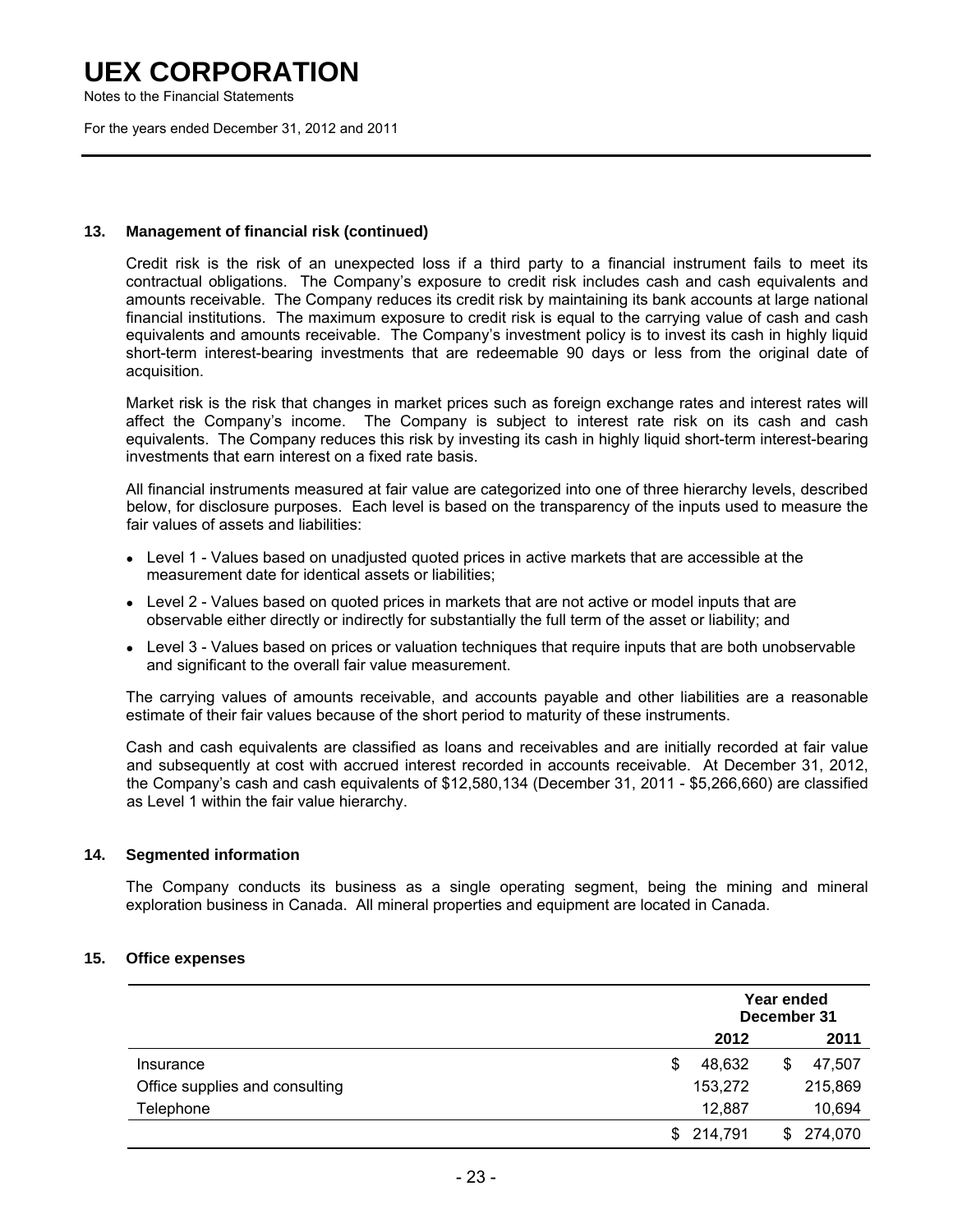Notes to the Financial Statements

For the years ended December 31, 2012 and 2011

### **16. Related party transactions**

 The value of all transactions relating to key management personnel, close members of the family of persons that are key management personnel and entities over which they have control or significant influence are as follows:

#### (a) Related party transactions

 Related party transactions include the following payments which were made to related parties other than key management personnel:

|                                                               |    | Year ended<br>December 31 |    |         |
|---------------------------------------------------------------|----|---------------------------|----|---------|
|                                                               |    | 2012                      |    | 2011    |
| Other consultants <sup>(1)</sup>                              | \$ | 60,130                    | \$ | 93,385  |
| Other consultants share-based payments <sup>(3)</sup>         |    | 13,674                    |    | 17,049  |
| Panterra Geoservices Inc. <sup>(2)</sup>                      |    | 29,750                    |    | 39,750  |
| Panterra Geoservices Inc. share-based payments <sup>(3)</sup> |    | 54,722                    |    | 102,338 |
|                                                               | S  | 158.276                   |    | 252,522 |

<sup>(1)</sup> Other consultants include close members of the family of R. Sierd Eriks, UEX's Vice-President of Exploration, who provide geological consulting services with specific services invoiced as provided.

<sup>(2)</sup> Panterra Geoservices Inc. is a company owned by David Rhys, a member of the management advisory board that provides geological consulting services to the Company. The management advisory board members are not paid a retainer or fee; specific services are invoiced as provided.

<sup>(3)</sup> Share-based compensation expense is the fair value of options granted which have been calculated using the Black-Scholes option-pricing model and the assumptions disclosed in Note 10(c).

#### (b) Key management personnel compensation

 Key management personnel compensation includes management and director compensation as follows:

|                                                          |              | Year ended<br>December 31 |
|----------------------------------------------------------|--------------|---------------------------|
|                                                          | 2012         | 2011                      |
| Salaries and short-term employee benefits <sup>(4)</sup> | 896.716<br>S | 692,719<br>S.             |
| Termination payments                                     |              | 75,833                    |
| Share-based payments <sup>(3)</sup>                      | 1,164,376    | 1,623,417                 |
|                                                          | \$2,061,092  | \$2,391,969               |

 $(3)$  Share-based compensation expense is the fair value of options granted which have been calculated using the Black-Scholes option-pricing model and the assumptions disclosed in Note 10(c).

In the event of a change of control of the Company, certain senior management may elect to terminate their employment agreements and the Company shall pay termination benefits of up to two times their respective annual salaries at that time and all of their share purchase options will become immediately vested with all other employee benefits, if any, continuing for a period of up to two years.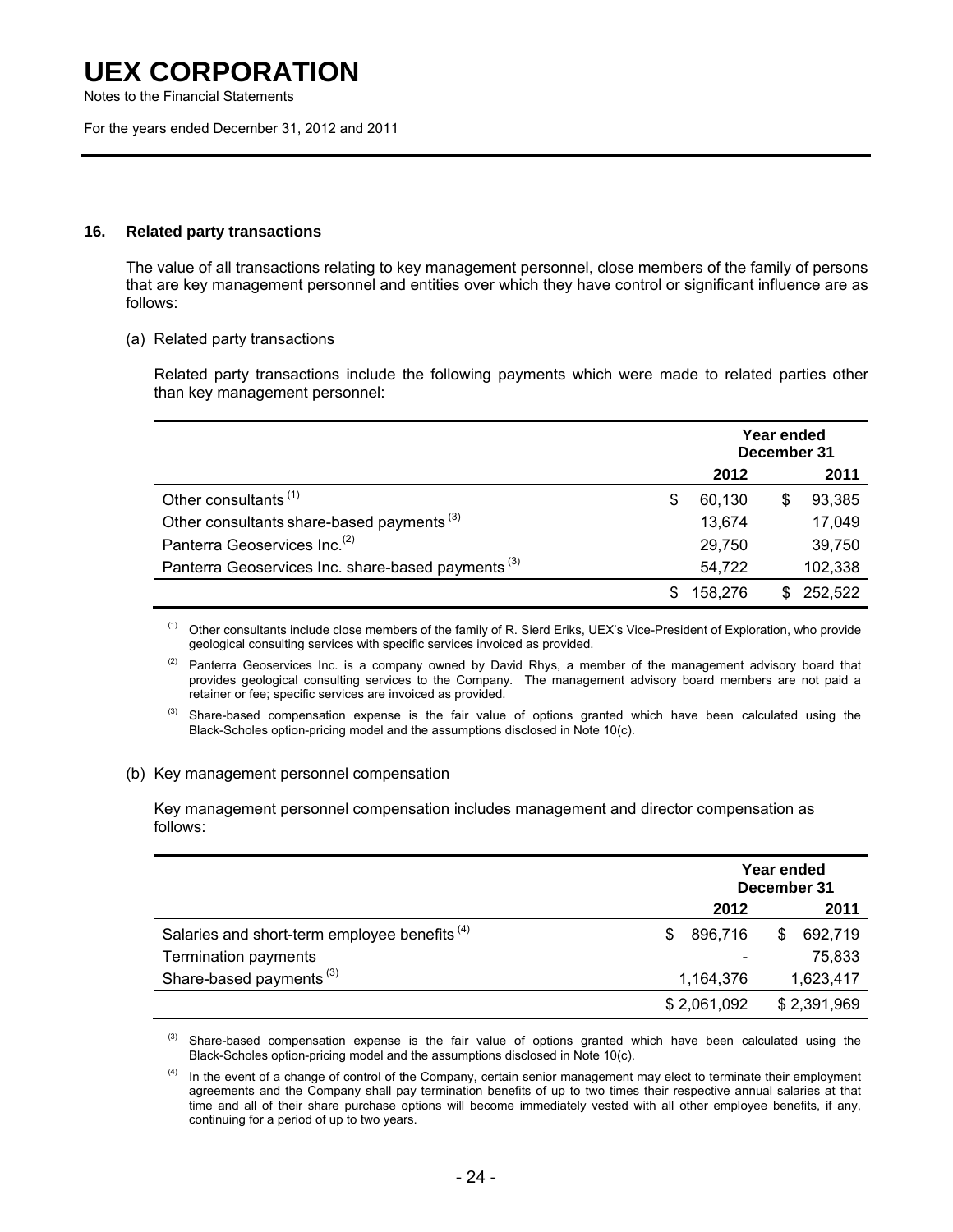Notes to the Financial Statements

For the years ended December 31, 2012 and 2011

### **17. Comparative figures**

Certain prior period figures presented for comparative purposes have been reclassified to conform to the current financial statement presentation as follows:

### (a) Balance Sheet - Note 5, Prepaid expenses

As at December 31, 2011, prepaid expenses included \$15,000 which was an advance to a vendor that shall apply this amount to the final invoice for the project rather than as work is completed.

|                     | Previous presentation |        |                            |                  | Current presentation |  |                     |  |
|---------------------|-----------------------|--------|----------------------------|------------------|----------------------|--|---------------------|--|
|                     | December 31           | 2011   | <b>Financial statement</b> | reclassification |                      |  | December 31<br>2011 |  |
| Advances to vendors | \$                    | 750    | S                          | 15.000           |                      |  | 15.750              |  |
| Prepaid expenses    |                       | 68.085 |                            | (15,000)         |                      |  | 53,085              |  |
|                     | S                     | 68.835 | \$                         | -                |                      |  | 68.835              |  |

This presentation change only impacts the supporting note and does not impact the values presented in the balance sheet as at December 31, 2011 or the statement of cash flows for the year ended December 31, 2011.

### (b) Statements of Operations and Comprehensive Loss

In the year ended December 31, 2011 certain costs related to shareholder communications have been reclassified for consistency from office expenses to the filing fees and stock exchange expense category where all other shareholder communication costs are presented. This reclassification resulted in \$32,132 being reclassified from *Office expenses* to *Filing fees and stock exchange* which more appropriately reflects the nature of the expense.

|                                | Previous presentation |                     |                            |                  | Current presentation |                     |
|--------------------------------|-----------------------|---------------------|----------------------------|------------------|----------------------|---------------------|
| Year ended                     |                       | December 31<br>2011 | <b>Financial statement</b> | reclassification |                      | December 31<br>2011 |
| Filing fees and stock exchange |                       | 118.172             | S.                         | 32.132           |                      | 150.304             |
| Office expenses                |                       | 306.202             |                            | (32, 132)        |                      | 274.070             |

The reclassification did not have any effect on the net loss and comprehensive loss in the statement of operations and comprehensive loss for the year ended December 31, 2011 since the amounts are reclassifications within expenses. The reclassification does not impact the values presented in the statement of cash flows for the year ended December 31, 2011.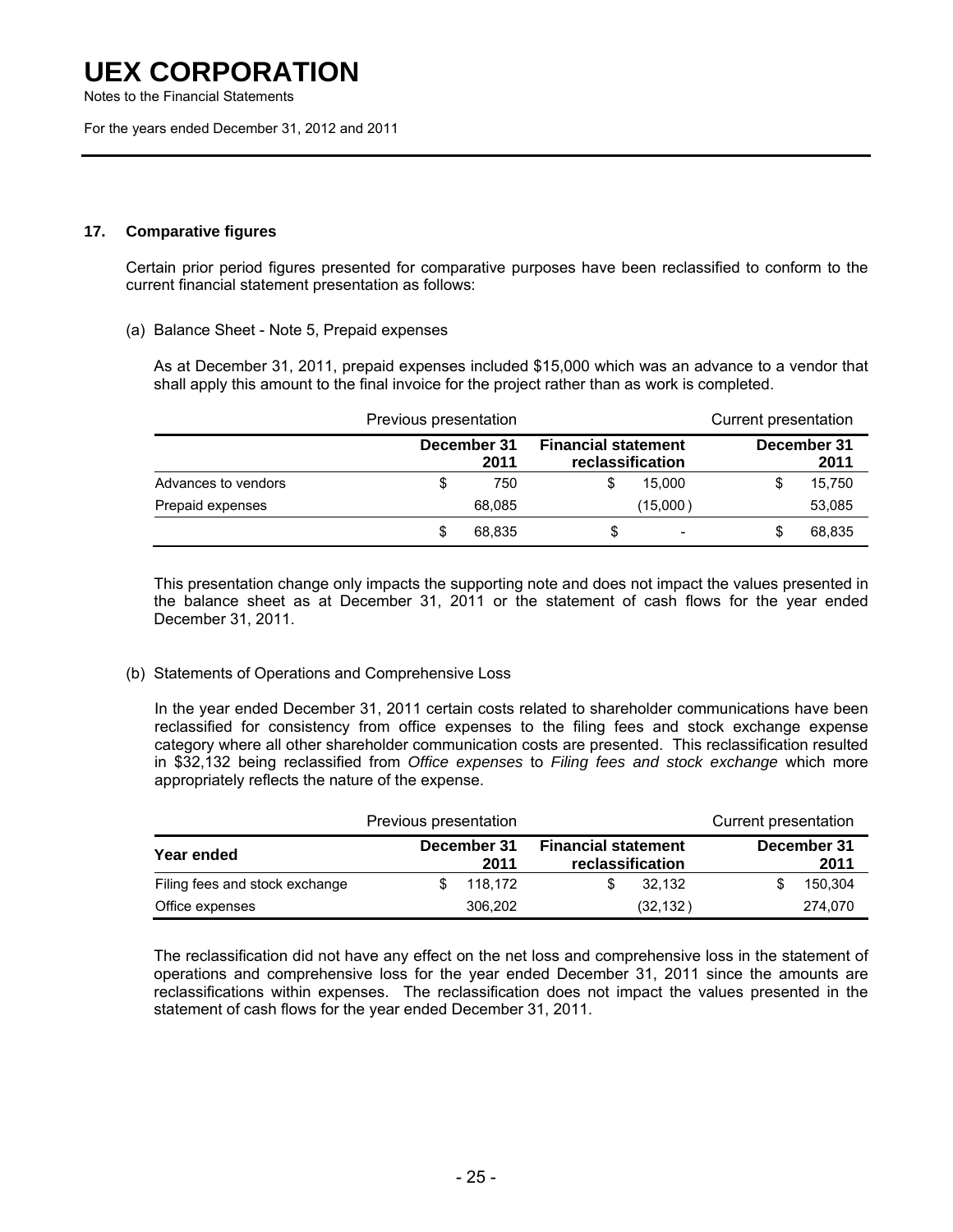Notes to the Financial Statements

For the years ended December 31, 2012 and 2011

#### **18. Subsequent event**

In early 2013, UEX signed an agreement with Uracan Resources Ltd. ("Uracan") whereby Uracan can earn a 60% interest in the Black Lake Project (the "Project") in northern Saskatchewan, which is a joint venture with AREVA Resources Canada Inc.

Uracan must fund a total of \$10.0 million of project expenditures over 10 years to earn their 60% interest in the Project from UEX, with no partial earn-in permitted. Uracan has committed to spend \$2.0 million on project expenditures by December 31, 2014, with a firm commitment to fund \$1.5 million even if a decision is made by Uracan not to proceed with the earn-in or the agreement is otherwise terminated. Should the agreement be terminated prior to \$1.5 million in project costs having been funded by Uracan, any shortfall is payable directly to UEX. During the remainder of the option period, minimum expenditures of \$1.0 million per year are to be funded by Uracan. UEX remains the project operator until such time as Uracan has earned its 60% interest in the Project and is entitled to a 10% management fee under the Black Lake joint venture agreement.

Uracan has issued 300,000 shares and 150,000 share purchase warrants to UEX. The warrants are exercisable for three years at a price of \$0.15 for each warrant. Uracan has also granted to UEX a 1% NSR royalty from their ownership interest and upon UEX receiving a total of \$10.0 million in royalty payments, the NSR royalty will terminate.